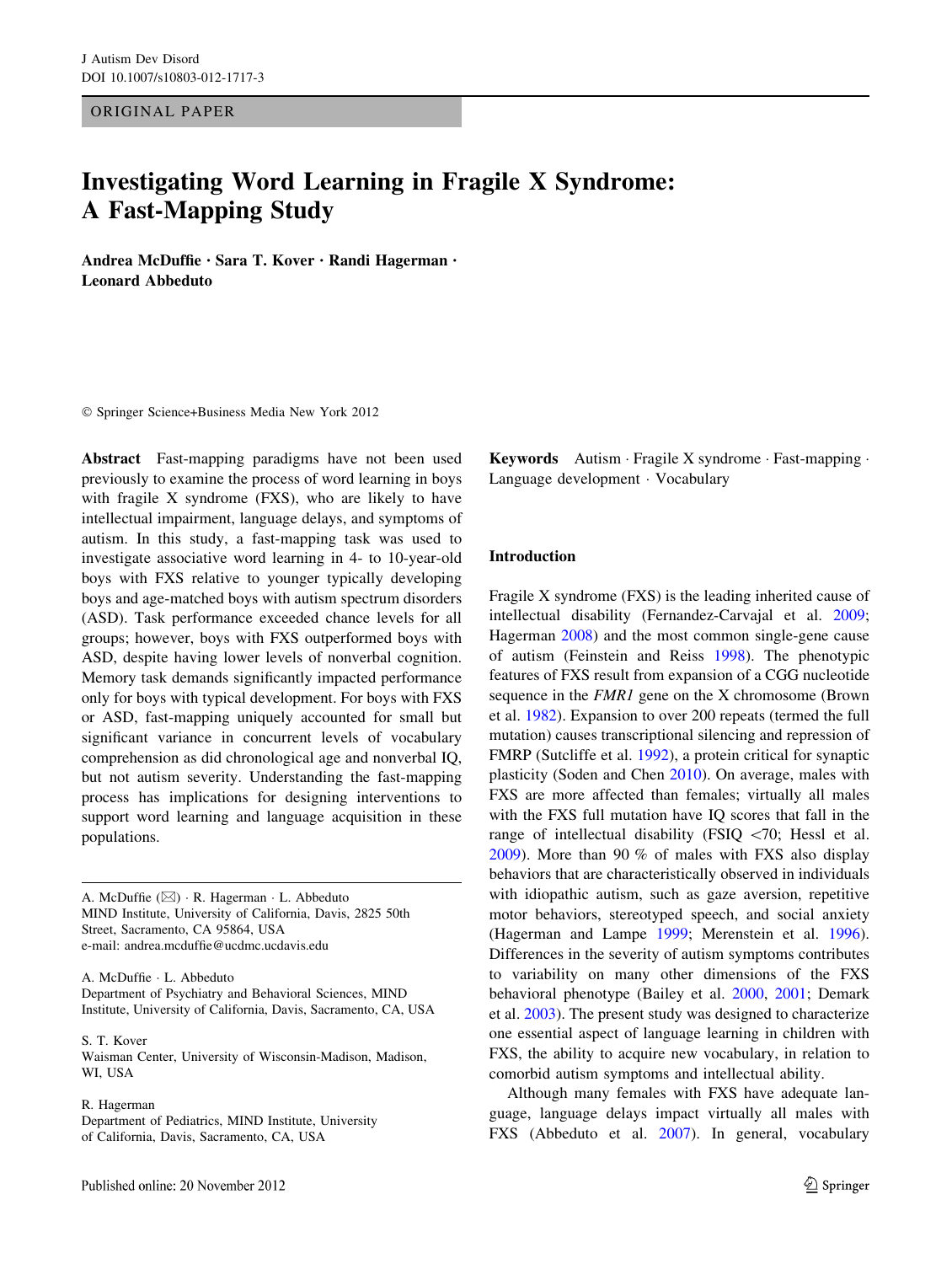comprehension is described as a relative strength for males with FXS and strongly associated with levels of nonverbal cognition (Abbeduto et al. [2001](#page-13-0); McDuffie et al. [2012](#page-15-0); Pierpont et al. [2011](#page-15-0); Price et al. [2007](#page-15-0)); however, this is not true for all developmental periods or all measures of vocabulary (Abbeduto et al. [2007;](#page-13-0) Kover et al. [2012\)](#page-14-0).

In examining language comprehension for a group of adolescents and young adults with FXS, Abbeduto et al. [\(2008](#page-13-0)) administered the three subtests (Vocabulary, Grammatical Morphemes, Elaborated Phrases and Sentences) of the Test for Auditory Comprehension of Language, Revised (TACL-R; Carrow-Woolfolk [1985\)](#page-14-0). Based upon ageequivalent scores, no significant differences in total TACL-R scores were observed between participants with FXS and younger typically developing participants who were matched on nonverbal cognition (Abbeduto et al. [2008](#page-13-0)). Rather, these investigators observed a flat profile of subtest scores, indicating similar levels of performance across the domains of vocabulary and syntax comprehension.

In a longitudinal study, Price et al. ([2007\)](#page-15-0) also examined language comprehension in boys with FXS, Down syndrome and typical development using the third edition of the Test for Auditory Comprehension of Language (TACL-3; Carrow-Woolfolk [1999\)](#page-14-0). Participants with FXS ranged in age from 4- to 16-years at the initial visit, were divided into subgroups based on diagnostic categories derived from the ADOS (nonspectrum, ASD, and autism), and were matched group-wise with participants with Down syndrome and typical development based upon nonverbal cognitive level. Typically developing participants ranged in age from 2 to 6 years. After controlling for nonverbal cognitive developmental level and maternal education, significant effects of receptive language domain did not emerge and the groups of boys with FXS did not differ from one another based on autism status. Participants with FXS scored lower in all domains of the TACL-3 (including receptive vocabulary) than did typically developing comparison boys matched on nonverbal cognition.

In contrast to performance differences obtained with the vocabulary subtest of the TACL-3, Roberts et al. [\(2007a\)](#page-15-0) used the Peabody Picture Vocabulary Test, Third Edition (PPVT-3; Dunn and Dunn [2007\)](#page-14-0) and found that boys with FXS, between 2 and 14 years of age, did not differ in vocabulary comprehension from nonverbal cognitive levelmatched boys with typical development. The discrepancy in findings between Price et al. [\(2007](#page-15-0)) and Roberts et al. [\(2007b](#page-15-0)) may be attributed to the assessment measures used. In a direct comparison of the PPVT-3 and TACL-3, Chapman [\(2006](#page-14-0)) reported that performance on the PPVT-3, which samples vocabulary based on picturability and frequency of use, is likely to be superior to performance on the vocabulary subtest of the TACL-3, which samples vocabulary based upon conceptual difficulty.

Although the studies reviewed above examined vocabulary comprehension in boys with FXS who were, on average, older than the participants in the current study, several studies of younger boys with FXS demonstrate that receptive language is a strength for boys with FXS relative to expressive language performance. Roberts et al. [\(2001](#page-15-0)) examined growth in an omnibus measure of receptive and expressive language (i.e., Reynell Developmental Language Scales; Reynell and Gruber [1990](#page-15-0)) over time for a group of 2- to 7-year-old males with FXS and found that the growth rate for receptive language significantly exceeded that for expressive language, although absolute levels of the two language domains did not differ. Similarly, Philofsky et al. ([2004\)](#page-15-0) demonstrated that receptive language, again measured with a global assessment tool (i.e., Mullen Scales of Early Learning; MSEL, Mullen [1995\)](#page-15-0), was a relative strength for young males with FXS without comorbid autism.

Taken as a whole, these studies suggest that males with FXS have receptive vocabulary ability that is generally commensurate with levels of nonverbal cognition. Several caveats to this conclusion, however, include the use of global measures of language ability that do not specifically reflect accomplishments in the domain of vocabulary and the use of discrete rather than continuous classification systems for representing autism status in FXS. Additionally, the learning processes underlying vocabulary acquisition in males with FXS are largely unexplored. In this study, we examined the acquisition of vocabulary, focusing on early learning processes that rely upon the establishment of an associative link between label and referent. Additionally, we focused exclusively on males given the ubiquity and severity of their language impairments.

### Previous Approaches to Studying Language in FXS

In general, previous research on language development in FXS has primarily utilized standardized tests (Lewis et al. [2006](#page-14-0); Price et al. [2007\)](#page-15-0), expressive language sampling (Finestack and Abbeduto [2010](#page-14-0); Kover and Abbeduto [2010](#page-14-0); Roberts et al. [2007a\)](#page-15-0), and experimental tasks (Abbeduto et al. [2006;](#page-13-0) Abbeduto et al. [2008](#page-13-0)) to arrive at a description of the levels of language ability characteristic of individuals with FXS at different ages or developmental levels (Kover and Abbeduto [2010;](#page-14-0) Murphy and Abbeduto [2003](#page-15-0); Price et al. [2007](#page-15-0), [2008](#page-15-0)). In addition, studies have examined within-syndrome variability by identifying linguistic (e.g., verbal working memory) and nonlinguistic (e.g., nonverbal cognition) predictors of levels of language ability (Pierpont et al. [2011\)](#page-15-0).

Although it is important to delineate the extent and predictors of language delay in FXS, it is unfortunate that virtually no attention has been paid to investigating the (presumably) inefficient processes that individuals with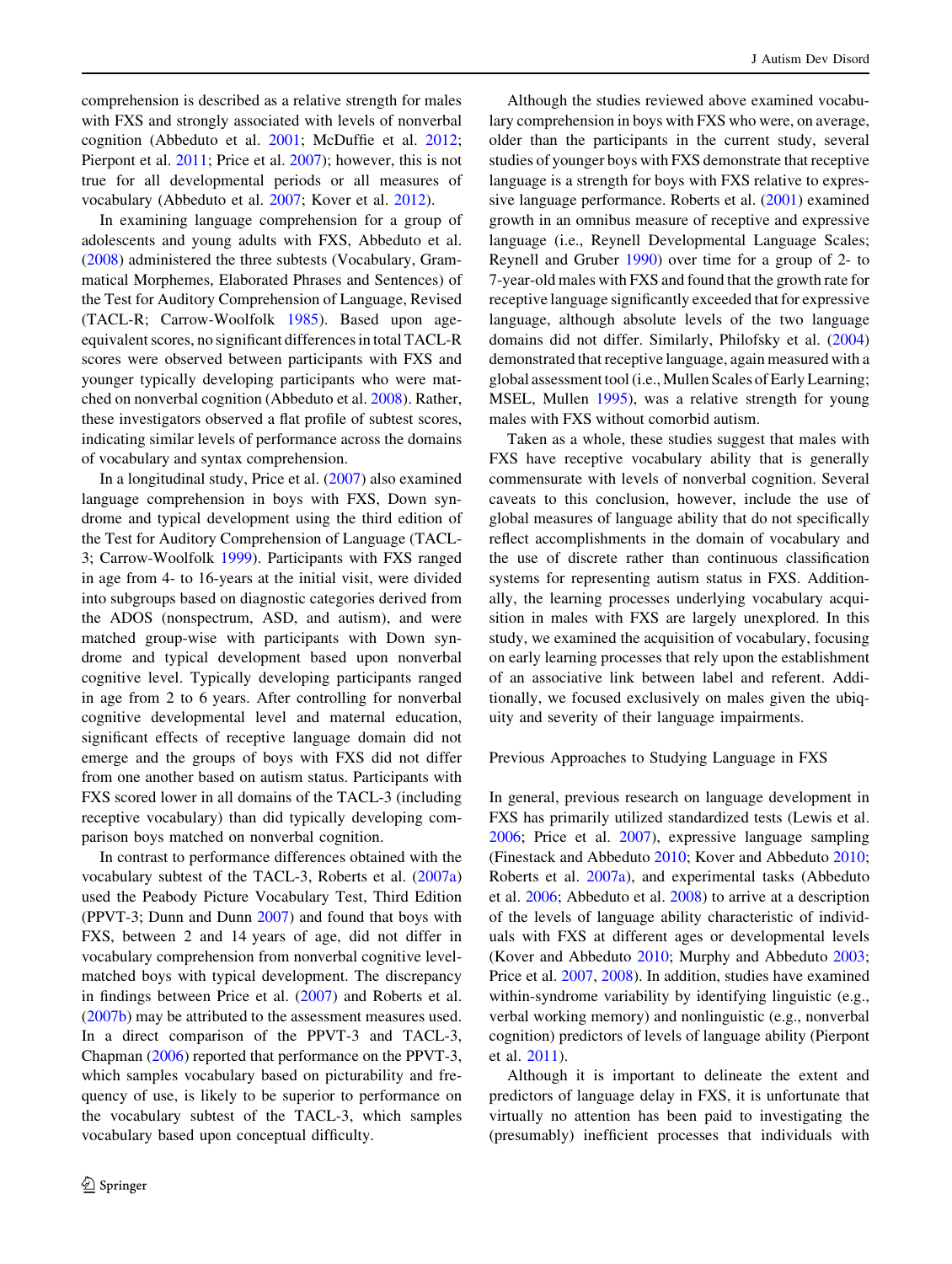FXS syndrome actually bring to bear on the task of learning language. From a clinical perspective, information about the ways in which individuals with FXS acquire language knowledge could inform intervention planning and enable clinicians to support and facilitate the acquisition of fundamental language skills (Abbeduto et al. [2012](#page-13-0)). From a theoretical perspective, understanding the mechanisms that are disrupted during the course of development in particular neurodevelopmental disorders has the potential to advance our knowledge of cognitive phenotypes (Thomas et al. [2009](#page-15-0)). Thus, there is a pressing need for information about the learning processes that underlie the language impairments associated with FXS.

Language learning processes are likely to be shaped in important ways by other dimensions of the FXS behavioral phenotype. In this regard, autism symptom severity represents a particularly important source of within-syndrome variability in the FXS (Hall et al. [2010\)](#page-14-0). For a group of verbal male adolescents with FXS, McDuffie and colleagues recently found that autism symptom severity was a significant predictor of receptive vocabulary, after controlling for nonverbal cognition and chronological age (McDuffie et al. [2012\)](#page-15-0). Identifying another linguistic source of within-syndrome variability, Pierpont et al. [\(2011](#page-15-0)) reported that phonological and verbal working memory predicted unique variance in vocabulary growth over and above the contributions of both nonverbal cognition and autism symptom severity for males with FXS. How the process of language learning in FXS may be impacted by cognitive characteristics such as autism symptoms or memory has yet to be sufficiently addressed and many questions remain to be answered.

The present study was designed to improve our understanding of the process of language learning in FXS by studying fast-mapping in an interactive task in which an examiner provided numerous cues to word meaning. We utilized a typically developing comparison group and a comparison group of boys with idiopathic autism, an overlapping yet distinct neurodevelopmental disorder, to examine theoretically relevant dimensions of within-syndrome variability (i.e., nonverbal cognition, autism symptom severity, and memory) with respect to the learning processes underlying vocabulary acquisition.

# Vocabulary Acquisition as Fundamental to Language Development

A focus on vocabulary acquisition is important because of the strong predictive association between early lexical acquisition and the later emergence of word combinations and the use of morphological endings that has been observed consistently for young typically developing language learners (Bates et al. [1988](#page-14-0), [1995](#page-14-0); Bates and Goodman [1997,](#page-14-0) [1999](#page-14-0); Fenson et al. [1994\)](#page-14-0). Typically developing children reliably begin to produce word combinations only when their vocabulary size is between 50 and 200 words, and growth in utterance length accelerates when vocabulary size exceeds 400 words (Bates et al. [1995](#page-14-0)). Such findings highlight the function of early lexical learning in providing a platform for the subsequent development of grammar and morphology. Thus, understanding the process by which initial lexical knowledge is acquired by young males with FXS, for whom this learning might be more challenging than for typically developing children, has the potential to provide a path for supporting later language development. Furthermore, vocabulary represents a language domain to which a process-oriented approach to acquisition has been applied in both typical and atypical development, thereby providing experimental methods that can be readily applied to the study of language in FXS. In this study, we extended a previously developed fast-mapping paradigm (McDuffie et al. [2006\)](#page-15-0) to the study of word learning in FXS.

### Fast-Mapping and Word Learning

The term fast-mapping was introduced by Carey and Bartlett [\(1978](#page-14-0)) in a classic study of word learning in preschool-aged typically developing children. Broadly speaking, fast-mapping describes an associative learning process by which children are able to rapidly infer a correspondence between a novel label and a speaker's intended referent. According to Rice et al. [\(1990](#page-15-0)), an experimental fastmapping paradigm can provide a conservative metric of children's initial, albeit incomplete, comprehension of a novel word and, for a given child or group of children, can reveal the minimum input conditions necessary for the first stages of a word acquisition to occur (Rice et al. [1990\)](#page-15-0). If not reinforced by repeated exposures to the novel label over time and in a variety of contexts, this type of quick, associative learning is likely to be temporary and may not generalize to different exemplars of the category represented by the novel word.

The preschool-aged typically developing children who participated in Carey and Bartlett's original fast-mapping study were required to make an inference about the speaker's intended referent in response to the examiner's request, ''Bring me the chromium tray; Not the red one, the chromium one.'' In such a paradigm, accurate word learning depends upon the child's ability to resist assigning a novel label to an object for which a label is already known (i.e., mutual exclusivity; Markman and Wachtel [1988](#page-15-0)). The current study, however, utilized a more straightforward fast-mapping task during which the requirement for inference-making was intentionally minimized. In such a task, successful mapping relies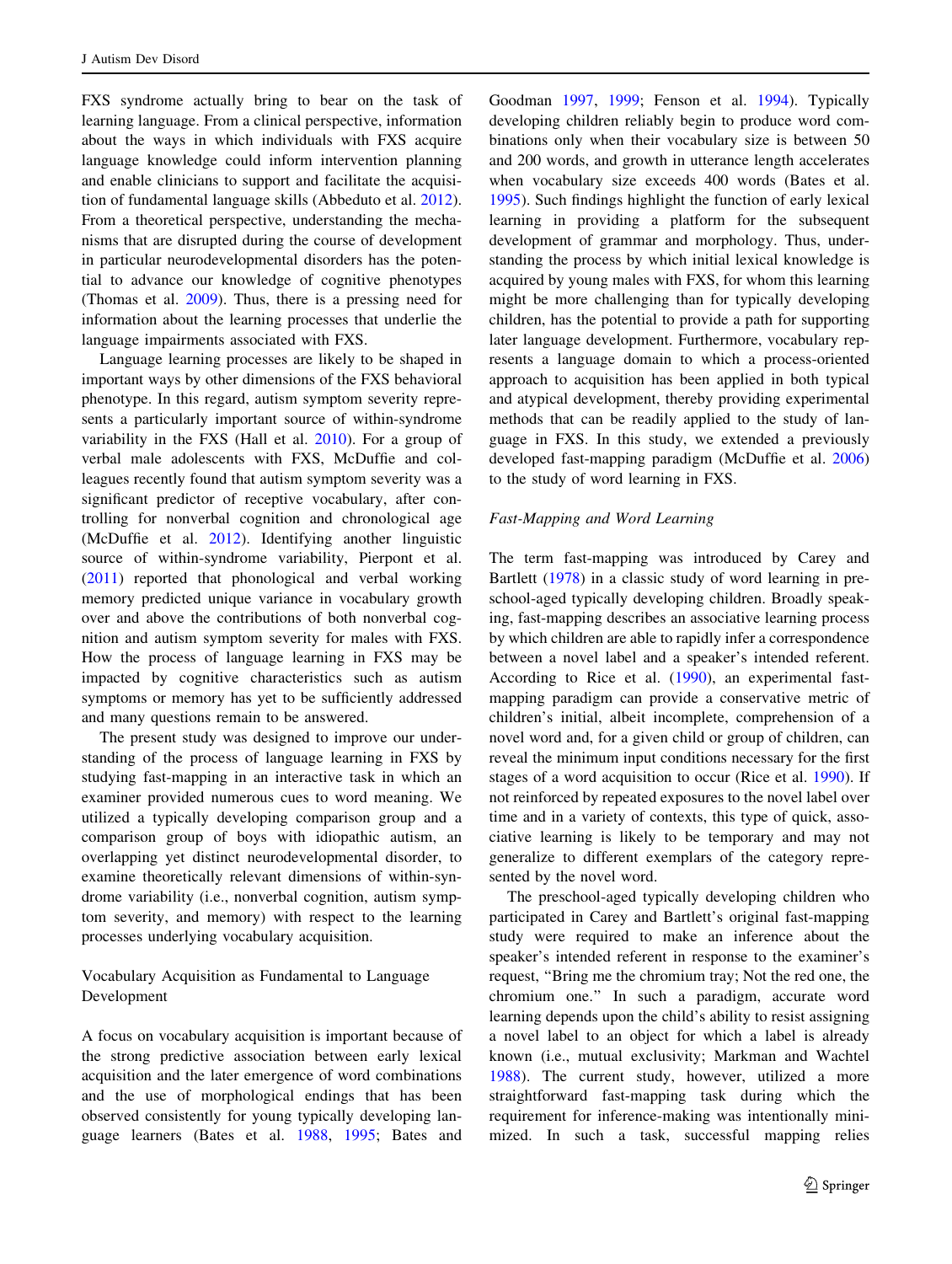predominantly on exposure to temporal co-occurrence between the novel label produced by a communicative partner and the object to which a child is attending when the label is provided (Baldwin [1995\)](#page-14-0).

Numerous adaptations of behavioral fast-mapping paradigms have focused upon identifying the types of social, affective, and attentional cues required to support the initial process of word comprehension in very young children with little spoken language. In general, these types of cues function to highlight the explicit correspondence between label and object. Hollich and colleagues (Hollich et al. [2000\)](#page-14-0), for example, found that successful fast-mapping in typically developing 12-month-olds required multiple cues presented in synchrony with one another in order for word learning to occur. These cues included increasing the salience of the object (i.e., object handling by the examiner and opportunities for exploration of the object by the child), temporal contiguity (i.e., labeling at the same time the object was presented), follow-in labeling (i.e., labeling that did not require the child to switch his focus of attention), multiple presentations of the novel label, extended duration of exposure to the labeled object, and presentation during testing on the same side as the labeled object had been presented originally.

By 18 months of age, however, typically developing toddlers are increasingly sophisticated word learners who are able to respond to and follow adult direction of gaze and learn a new word even when the adult's referential focus is discrepant from their own (Baldwin [1993\)](#page-14-0). Children of this age also can learn a new word in contexts in which the target object is not visible to the child at the moment when the novel label is presented by the speaker (Tomasello et al. [1995\)](#page-15-0). By 24 months of age, typically developing children can learn a new word by interpreting an adult's emotional reaction (Tomasello and Barton [1994\)](#page-15-0) and by identifying what is novel in the discourse context from the speaker's perspective (Akhtar et al. [1996](#page-13-0)). Thus, there is a steady age progression in the ability of typically developing children to use a variety of social and contextual cues to infer the speaker's referential intent.

In the current study, however, we focused on the use of multiple synchronous cues, such as those used by Hollich et al. ([2000\)](#page-14-0), to evaluate fast-mapping in a highly supported context of follow-in labeling for a group of young boys with FXS, who are known to have cognitive, language, and behavioral challenges. The experimental task utilized in this study did not require participants to understand the linguistic relevance of the various cues that were provided; instead, the task provided a redundancy of cues simply as a way to scaffold the associative learning between label and object that provides the basis of fastmapping. As discussed by Gliga et al. [\(2012](#page-14-0)), the ability to follow social and contextual cues (including points and gaze shifts) provided by a social partner may be a prerequisite for socially mediated learning in general and word learning in particular; however, this ability is not necessarily sufficient to ensure that word learning will occur even under a highly supportive context of follow-in labeling. This might be especially true of young boys with FXS who have moderate to severe cognitive delays as well as other behavioral characteristics that may interfere with associative learning in explicit contexts.

# Fast-Mapping by Children with Autism Spectrum Disorders

Fast-mapping paradigms have been utilized to examine the process of word learning in children with autism spectrum disorders (ASD). These studies provide evidence that, in a word learning task with no requirement to disambiguate the adult's intended referent, school-aged children with ASD are able to make an associative pairing between label and object as well as typically developing children matched on developmental level (Baron-Cohen et al. [1997](#page-14-0); Preissler and Carey [2005\)](#page-15-0). At the same time, however, children with ASD show substantial impairments, even relative to developmental level expectations, in using some types of social cues in word learning (Baron-Cohen et al. [1997](#page-14-0)). Importantly, fast-mapping performance has been shown to mediate the longitudinal relationship between attentionfollowing and subsequent parent report of receptive and expressive noun vocabulary for young children with ASD (McDuffie et al. [2006](#page-15-0)), thereby documenting the developmental importance of the fast-mapping construct for these children. In the current study, we addressed the dual goals of examining level of fast-mapping performance in young boys with FXS and identifying concurrent associations with other developmental markers relative to children with ASD and children with typical development.

### Research Questions

Although much has been learned about the language profiles of males with FXS in terms of absolute levels of language ability and relative profiles of achievements across language domains, there is little information about the underlying mechanisms that guide their language learning. In the current study, we investigated the process of fast-mapping in 4- to 10-year-old males with FXS utilizing the task developed by McDuffie et al. [\(2006](#page-15-0)). This task directly pairs novel labels and objects in an ostensive manner with no ambiguity about the referent the adult intends to name and thus, yields what might be considered to be a baseline measure of the associative learning at the core of fast-mapping.

While not requiring the learner to understand the speaker's referential intent, the fast-mapping task used in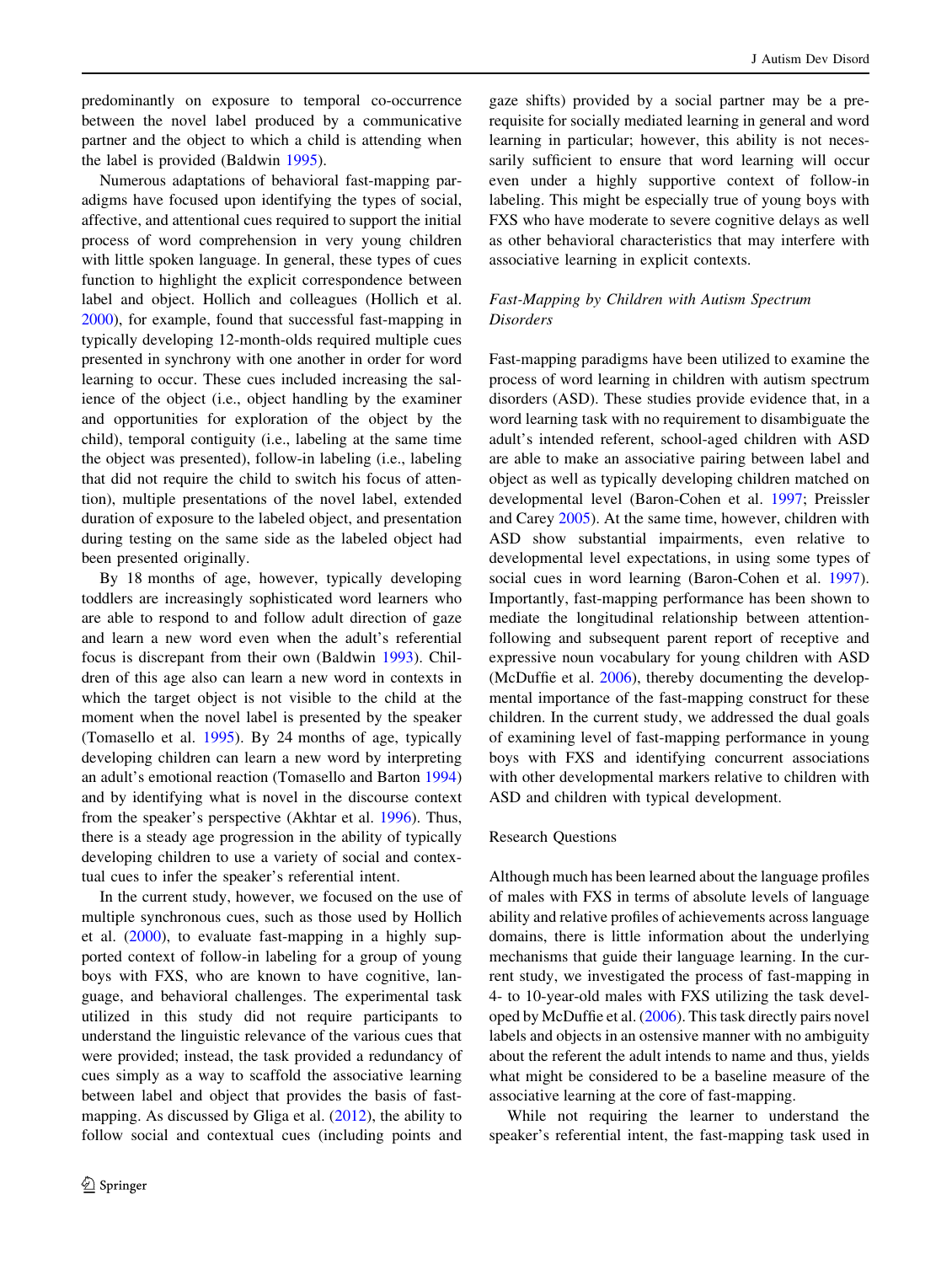the current study did include a social-interactive component in that an examiner presented the cues necessary to link the label and object within a real-time or in vivo interaction. We, therefore, expected that task performance would be influenced by both level of cognitive development and degree of social impairment. We hypothesized that the performance of typically developing children would exceed that of participants with FXS given the attentional and executive functioning impairments characteristic of this disorder (Cornish et al. [2004](#page-14-0)). We further hypothesized that the performance of participants with FXS would exceed that of participants with ASD, given the more serious social impairments characteristic of ASD. Based on evidence for the contribution of phonological memory to language development for boys with FXS, we also hypothesized an influence of phonological memory on task performance. Thus, we addressed the following research questions:

- 1. After controlling for nonverbal cognitive developmental level, is there a difference in performance between participants with FXS, ASD, and typical development in word acquisition as indexed by fast-mapping?
- 2. Within each diagnostic group, is there evidence that participants fast-mapped the novel words?
- 3. Do memory task demands contribute to differences in fast-mapping performance?
- 4. Does fast-mapping performance relate to other markers of developmental status, particularly chronological age, vocabulary performance, and nonverbal cognition?
- 5. Does fast-mapping account for unique variance in predicting vocabulary ability?

# Method

### Participants

Participants were a subset of a larger group of 177 boys with FXS ( $n = 57$ ), ASD ( $n = 61$ ), or typical development  $(n = 59)$  who were recruited for a project on the socialaffective bases of word learning and who were tested at one of two university sites (one in the Midwest, the other on the West coast). Participants were recruited nationally, with the exception of typically developing boys who were recruited locally by the two sites. Recruitment methods for participants with FXS or ASD included flyers and brochures posted in public places, magazine ads, postings to websites or internet listservs for families of children with neurodevelopmental disorders, and university and national research registries. Participants were enrolled if the parent reported that: (1) English was the primary language spoken at home; (2) the child could understand simple instructions (e.g., ''Give me the ball''); (3) spoken language was the child's primary means of communication; (4) the child had used approximately 10 different spoken words spontaneously within the prior month; and (5) the child lacked any uncorrected motor or sensory impairments that would preclude participation. Participants with FXS entered the study with positive results on genetic testing for FXS; participants with ASD had received community diagnoses of autism, ASD, or PDD-NOS prior to enrollment and had negative results on previous genetic testing for FXS. Typically developing children were not receiving special education services at the time of enrollment. This study was approved by the IRBs of the respective universities.

### Participant Selection for the Current Study

Participants with FXS were included in the current study if they had nonverbal IQ scores under 85, as this cutoff is inclusive of essentially all males with FXS (Hessl, et al. [2009](#page-14-0)). This resulted in 54 participants with FXS. Participants with ASD were included in the present study if they achieved: (1) a calibrated autism severity score of at least four (Gotham et al. [2009\)](#page-14-0) on the Autism Diagnostic Observation Schedule (ADOS; Lord et al. [1999](#page-14-0)); and, (2) a classification of autistic disorder according to the original algorithm of the Autism Diagnostic Interview—Revised (ADI-R; Rutter et al. [2003\)](#page-15-0). Additionally, participants with ASD were included if they achieved a nonverbal mental age of less than 6.75 years and a nonverbal IQ of less than 85. These criteria were implemented to limit the range of nonverbal mental age and IQ scores for participants with ASD to those scores observed for participants with FXS. These criteria resulted in 35 participants with ASD.

Participants with typical development were selected for inclusion in the current study if they had nonverbal IQ scores between 85 and 115 (i.e.,  $\pm$ 1SD from the test mean) and if their scores on the Social Communication Questionnaire (SCQ) did not exceed 11. A conservative cut-off score was used in the latter measure to ensure that children with possible ASD diagnoses were excluded (Corsello et al. [2007](#page-14-0)). This resulted in 30 participants with typical development.

Participants across all three groups were included in the analyses for the current study if they had completed four valid trials of the experimental word learning task. This final selection criterion resulted in the exclusion of three boys with typical development, six boys with ASD, and eight boys with FXS, yielding a final participant sample of 27 boys with typical development, 29 boys with ASD and 46 boys with FXS. Additional information regarding invalid trials is presented below in the section describing the experimental word learning task. Additionally, descriptive characteristics of the final participant sample are presented in Table [1.](#page-5-0)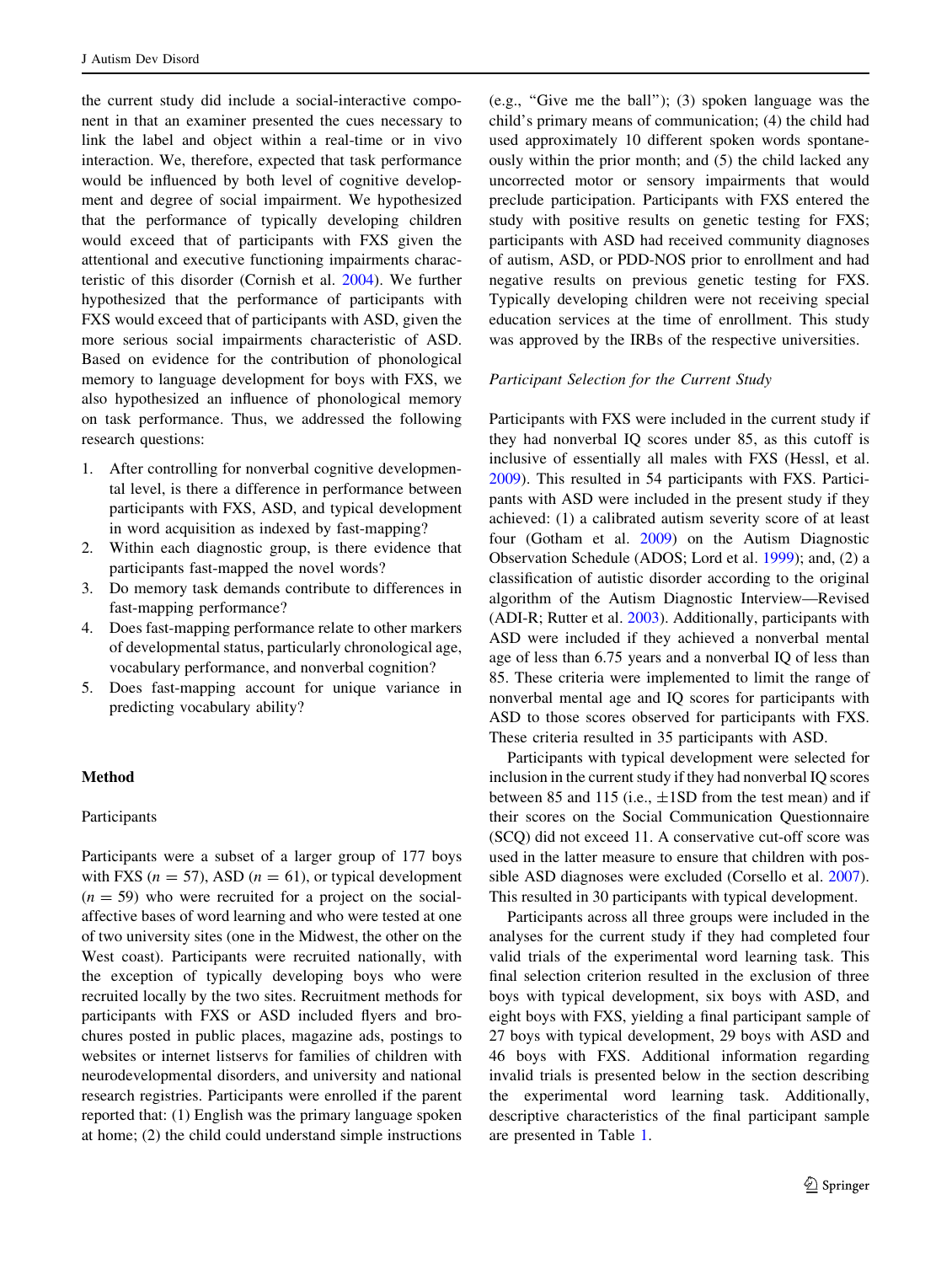<span id="page-5-0"></span>

|                 | <b>Table 1</b> Descriptive       |
|-----------------|----------------------------------|
|                 | characteristics of participants: |
| means and (SDs) |                                  |

| Variable                        |        | Typical development $(n = 27)$ |       | ASD $(n = 29)$ |       | FXS $(n = 46)$ |  |
|---------------------------------|--------|--------------------------------|-------|----------------|-------|----------------|--|
|                                 | Mean   | (SD)                           | Mean  | (SD)           | Mean  | (SD)           |  |
| Chronological age               | 3.89   | (0.88)                         | 7.46  | (1.82)         | 7.50  | (2.00)         |  |
| Nonverbal cognition             |        |                                |       |                |       |                |  |
| IQ                              | 102.07 | (6.31)                         | 64.74 | (12.27)        | 59.20 | (13.20)        |  |
| Age-equivalent                  | 4.07   | (0.81)                         | 4.43  | (1.24)         | 4.08  | (1.10)         |  |
| Autism severity                 | NA     | <b>NA</b>                      | 8.03  | (1.40)         | 6.30  | (2.01)         |  |
| Receptive vocabulary            |        |                                |       |                |       |                |  |
| Standard score                  | 116.65 | (12.75)                        | 57.82 | (22.13)        | 68.13 | 16.66          |  |
| Age-equivalent                  | 5.08   | (1.46)                         | 3.67  | 1.28)          | 4.42  | 1.63           |  |
| Raw score                       | 81.07  | (27.32)                        | 52.29 | 28.69)         | 68.28 | 30.79          |  |
| Expressive vocabulary           |        |                                |       |                |       |                |  |
| Standard score                  | 113.23 | (9.20)                         | 59.67 | (23.59)        | 67.71 | (15.04)        |  |
| Age-equivalent                  | 4.71   | (1.11)                         | 3.94  | (1.35)         | 4.28  | (1.50)         |  |
| Raw score                       | 58.48  | (16.47)                        | 43.15 | (25.26)        | 50.36 | (22.93)        |  |
|                                 |        | Frequency                      |       | Frequency      |       | Frequency      |  |
| Caucasian                       |        | 22                             | 20    |                |       | 42             |  |
| Family income <sup>a</sup>      |        | 19                             | 15    |                |       | 21             |  |
| Maternal education <sup>b</sup> |        | 20                             | 18    |                |       | 32             |  |

 $a$  Family income  $>\$ 50,000 per year

<sup>b</sup> Mothers who obtained a college degree or higher

#### Measures

#### Autism

The Social Communication Questionnaire (SCQ), a screening measure based upon the ADI-R and completed by a parent, was used to screen children with typical development. A cut off score of 11 was employed to provide maximum specificity and sensitivity when screening the typically developing children enrolled in the current study for a possible ASD (Allen et al. [2007;](#page-14-0) Corsello et al. [2007;](#page-14-0) Wiggins et al. [2007](#page-15-0)).

Participants with FXS or ASD completed the ADOS and parents (typically the biological mother) completed the ADI-R. The ADOS is a gold-standard measure of current symptoms of autism and can be used to generate a continuous metric of autism symptom severity based on algorithms provided by Gotham et al. ([2009\)](#page-14-0). All ADOS and ADI-R examiners were research reliable and cross-site reliability was assessed over the course of the study by independent coding of 10 % of the ADOS and ADI-R assessments for each group (i.e., FXS or ASD) by all active examiners (a total of 4 examiners for the ADOS and 5 examiners for the ADI-R). Reliability was generally good, although as expected, it was somewhat lower for participants with FXS than for those with ASD, because the latter were the "normative" sample. For the 5 participants with FXS selected for the cross-site reliability assessment, overall reliability on the ADOS and ADI-R was 74 and 89 %, respectively. For the 6 participants with ASD

selected, overall reliability on the ADOS and ADI-R was 83 and 86 %, respectively.

The presence of autism symptoms in participants with FXS is accounted for in the present study by using autism severity scores from the ADOS. We did not create categorical subgroups of individuals with FXS based on comorbid autism status. This decision was based on previous research suggesting that using a dichotomous approach to assign diagnostic categories of autism within a group of individuals with FXS syndrome masks important heterogeneity among these individuals as well as potential differences relative to idiopathic ASD cases (McDuffie et al. [2012;](#page-15-0) Hall et al. [2010](#page-14-0)).

### Nonverbal Cognition

The Brief IQ subtests of the Leiter International Performance Scales—Revised (Roid and Miller [1997\)](#page-15-0) were administered: Figure Ground, Form Completion, Sequential Order, and Repeated Patterns. Raw scores, age-equivalents, growth scores, and standard scores (minimum 36) were obtained from the Leiter-R. In four cases (1 FXS, 2 ASD, 1 typical development), a failure to achieve basal scores on the Leiter led us to administer the Visual Reception and Fine Motor subtests of the Mullen Scales of Early Learning (MSEL; Mullen [1995\)](#page-15-0). For these four participants, we used age equivalent and standard scores from the MSEL in the analyses for the current study rather than eliminating these participants from the sample. Use of these MSEL subtests is common in children with ASD and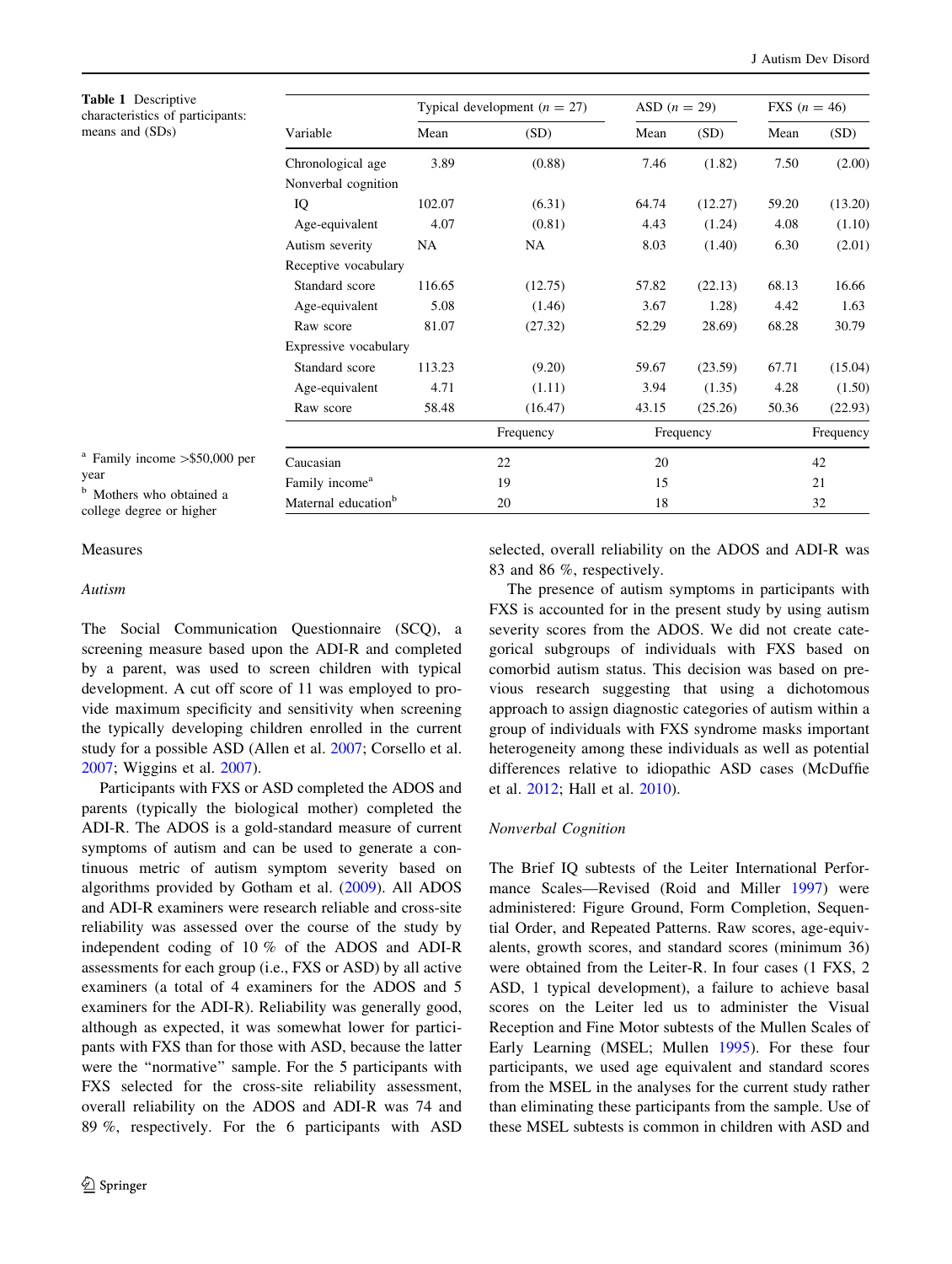shows convergent validity with other measures, such as the Differential Ability Scales (Bishop et al. [2011\)](#page-14-0). In another case, a participant with FXS completed only three Leiter subtests and thus, a standard score could not be computed. For this participant, a mean age-equivalent score was computed from the three subtests and used in the analyses for the current study.

### Vocabulary

Receptive and expressive vocabulary were assessed with two standardized measures: the Peabody Picture Vocabulary Test, 4th edition (PPVT-4; Dunn and Dunn [2007](#page-14-0)) and the Expressive Vocabulary Test, 2nd edition (EVT-2; Williams [2007](#page-15-0)). The PPVT-4 contains four color pictures on each page and the child is asked to select the picture that matches the vocabulary word spoken by the examiner. The EVT-2 contains a single color picture on each page and the child is asked to label or provide a synonym for each item. Approximately half of the participants in each group received Version A or Version B of these measures. Both the PPVT-4 and the EVT-2 yield raw scores, standard scores relative to age-normed performance, and growth scores. Raw scores were used as the dependent measure in all analyses.

# Procedures

# Fast-Mapping Task

Participants completed a fast-mapping task modeled after that of McDuffie et al. ([2006\)](#page-15-0). The task, which took less than 6 min to administer in most cases, was presented by a trained examiner. The task included four trials, with each trial divided into two phases: object presentation and comprehension testing. One pair of objects was presented during each trial. During the object presentation phase, two objects within a pair were sequentially introduced to the child. The same object pairs were used for all participants. One object within the pair (designated as the target) was labeled with a nonsense word (i.e., modi, dawnoo, koba, tooko). The other object (designated as the distracter) was talked about with an equivalent amount of connected speech but without any labeling of the object. Although the order of novel word presentation remained the same, the object assigned as the target, side of presentation (left, right), and order of presentation (target first, target second) were counterbalanced.

During the task, participants were seated or stood behind a curved table that was positioned near a wall in the testing room. For a minority of participants, a research assistant sat behind the child and encouraged the child to stay in the area behind the table during the task. However, this individual was instructed not to influence the child's performance by talking or directing the child's attention during the task. The task was video recorded and the images from two cameras positioned on either side of the child were combined with a digital video mixer.

# Object Presentation

During the presentation phase, each object was presented individually such that only one object was visible to the child at a time. Prior to presenting each object, the examiner attempted to get the child's attention, then introduced the object from the designated side by bringing the object up from under the table edge. As the object was raised into view, the examiner directed the child's attention to the object with an exaggerated head turn, a point, and by saying "Look!" The examiner then moved the object diagonally across the table until the object was centered in front of the child and close enough for the child to reach it.

While presenting each object, the examiner used proximal gestures, head turns, gaze shifts, and movement of the object to scaffold and redirect the child's object-focused attention. The examiner attempted to establish a game-like interactive routine and the child was encouraged to manipulate and examine each object. After directing the child's attention to the object for approximately 15 s, the object was removed and the second object of the pair was presented in a similar manner.

Presentation of the target object was accompanied by 5 repetitions of the novel CVCV word embedded in childdirected speech in sentence-final position (Look! It's a modi! A modi! You can see my modi! I like how you are playing with the modi! It's a great modi!). Presentation of the distractor object was accompanied by an equivalent amount of child-directed talking without labeling (Look, wow! See what I have? It's mine! And you can play with it! You're looking at a great one!). Once both objects in a pair had been presented, comprehension testing began.

# Comprehension Testing

Presentation of each object pair was followed immediately by comprehension testing of the novel word. The examiner first attempted to gain the child's attention and prepare him for the testing phase by saying,''Ready? We're going to find the  $\cdots$  !". The examiner held one object in either hand, with the objects out of sight under the table edge and on the same side as the objects originally had been presented. While looking at the child, the examiner then slowly raised both objects above the edge of the table saying, "Here comes the \_\_\_\_!" and held the objects at shoulder height for approximately 5 s. Next, the examiner slowly and simultaneously placed both objects on the table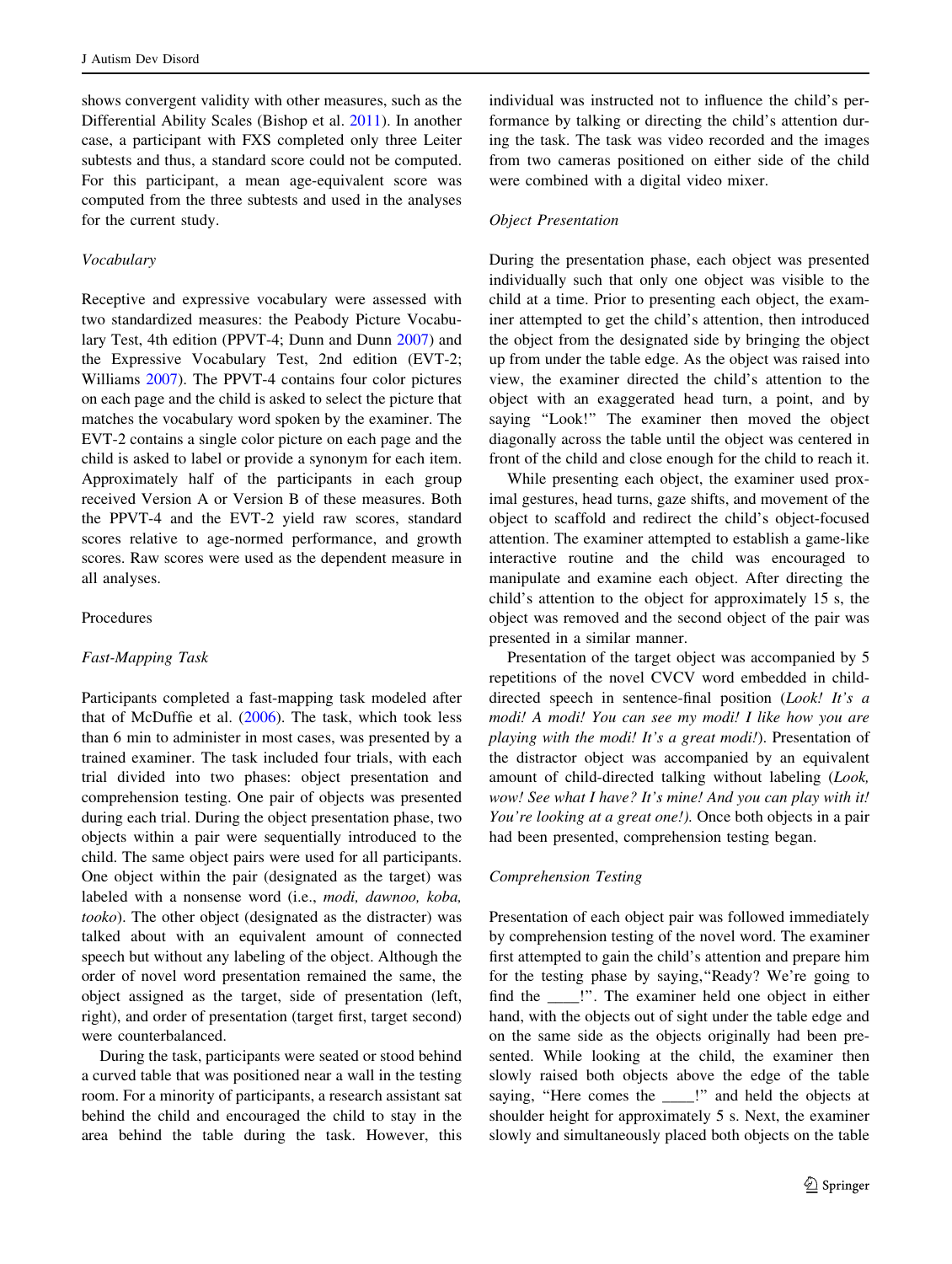| <b>Table 2</b> Description of invalid<br>trials and derivation of final                                                | Group                                                    | Typical development | ASD | <b>FXS</b> |
|------------------------------------------------------------------------------------------------------------------------|----------------------------------------------------------|---------------------|-----|------------|
| study sample                                                                                                           | Original study sample                                    | 59                  | 61  | 57         |
|                                                                                                                        | Participants meeting study eligibility criteria          | 30                  | 35  | 54         |
|                                                                                                                        | Number of invalid trials                                 |                     |     |            |
|                                                                                                                        | Due to child noncompliance                               | $\overline{2}$      | 8   |            |
|                                                                                                                        | Due to examiner error                                    | 5                   |     |            |
|                                                                                                                        | Participants with invalid trials                         |                     |     |            |
|                                                                                                                        | Due to child noncompliance                               |                     | 4   |            |
| <sup>a</sup> Some participants had invalid<br>trials attributable to both child<br>noncompliance and examiner<br>error | Due to examiner error                                    | $\overline{2}$      | 3   | 0          |
|                                                                                                                        | Individual participants with invalid trials <sup>a</sup> | 3                   | 6   | 8          |
|                                                                                                                        | Final study sample (participants with no invalid trials) | 27                  | 29  | 46         |

in front of the child saying, ''Where's the \_\_\_\_?'' Finally, the examiner extended an open hand slightly behind and directly between the two objects and asked the child to select the target object, saying ''Give me the \_\_\_''.

### Novel Objects

Eight novel stimulus objects were constructed by gluing together a variety of small wooden shapes. Each object was 5- to 7-inches tall and was attached to a 4-in diameter circular wooden base, enabling the object to stand upright on a table. Each object, including the base, was painted a glossy, bright color. The objects were constructed so that they did not resemble any objects that would be familiar to young children. The objects were sorted into four pairs based on maintaining a color and shape contrast between each pair member.

### Scoring and Fidelity

The examiner who tested the participant scored performance on the experimental task by watching the video of task administration. This examiner also verified validity of the experimental task trials. Trials could be considered invalid due to examiner error or child noncompliance. Examples of child noncompliance resulting in an invalid trial included, for example, the child leaving his seat or disengaging from the task such that he did not participate in portions of the trial. Examiner administration errors that resulted in an invalid trial included, for example, production of an incorrect number of labels for the target object, failure to provide an equivalent amount of talking during presentation of the distractor object, failure to adhere to the script during object presentation, and/or failure to adhere to the prompting protocol during comprehension trials. In order to verify scoring decisions, a second trained examiner independently coded each experimental session from videotape. Any scoring discrepancies were resolved through consensus discussion with a third trained examiner. Data were included only if the participant had completed four valid trials of the experimental task. A description of participant selection based upon invalid trials is presented in Table 2.

A checklist was used to assess fidelity of administration for 20 % of the experimental fast-mapping tasks randomly selected within each diagnostic group and across sites. Across sessions selected for fidelity coding, each primary examiner completed fidelity for all other examiners. The fidelity measure included 40 items querying adherence to rules for: (1) object presentation (16 items; e.g., presentation script, number of labels, equivalent talking about target and distracter); (2) randomization (12 items; e.g., side of presentation, order of presentation, and target object assignment); and, (3) comprehension testing (12 items; e.g., probe script, object placement, prompting of child response). Mean overall percentage of agreement across diagnostic groups and sites was 95.22 % (Range = 80–100, SD = 4.05).

### Results

Participant and Experimental Task Characteristics

# Establishing Comparability of Groups on Age and Nonverbal Cognitive Level

To ensure that comparisons among the groups on the dependent measures of interest would be interpretable, between-group differences in chronological age, nonverbal mental age, and nonverbal IQ were examined using a oneway ANOVA. Participants with FXS and ASD were well matched on chronological age  $(p = .918)$ , as expected given that chronological age had been a criterion for study eligibility. Typically developing participants were well matched on nonverbal mental age with participants with FXS ( $p = .959$ ). Participants with ASD, however, had somewhat higher, although not significantly different, nonverbal mental ages than both typically developing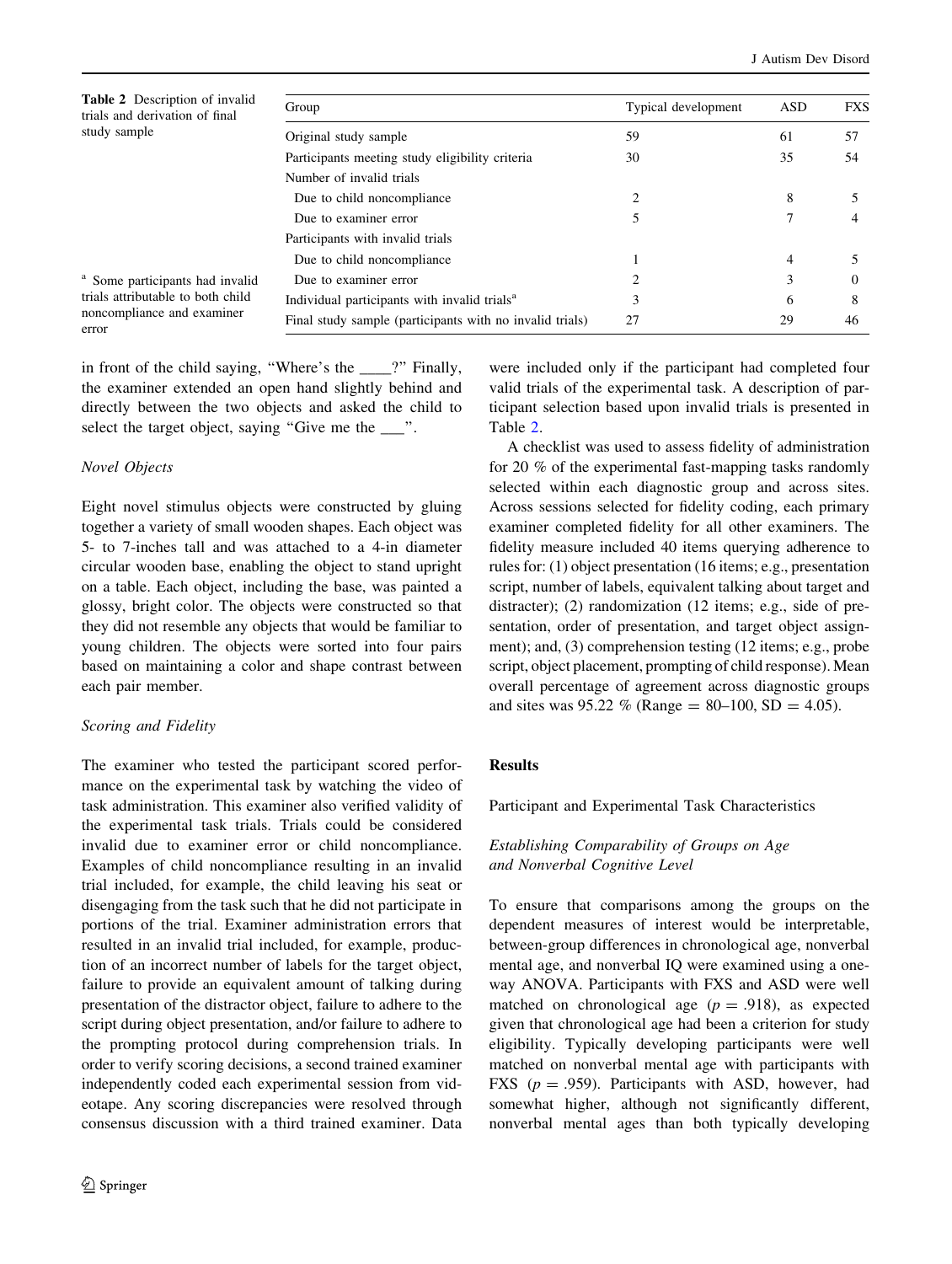participants ( $p = .208$ ) and those with FXS ( $p = .172$ ). As p values for these latter comparisons did not reach the recommended alpha level of .50 (Mervis and Robinson [2005\)](#page-15-0), we controlled for nonverbal mental age in all analyses involving the three groups of participants. As expected, typically developing participants had significantly higher nonverbal IQ scores than participants with either FXS or ASD (both  $ps < .001$ ). Additionally, participants with FXS displayed somewhat lower nonverbal IQ scores ( $M = 59.20$ ,  $SD = 13.20$ , Range = 40–83) than those with ASD  $(M = 64.74, SD = 12.27, Range =$ 36–83),  $p = .051$ . Thus, we also controlled for nonverbal IQ and chronological age in the regression analyses involving the FXS and ASD groups.

### Group Comparability on Vocabulary Measures

The current study was designed to examine how, when compared at similar cognitive developmental levels, children with different neurodevelopmental profiles (e.g., TD, FXS, or ASD) used a particular learning strategy or capitalized on similar learning opportunities to acquire linguistic knowledge, in this case, an initial representation of a vocabulary word. Thus, the aim of the study was to identify and measure one potential construct (fast-mapping) that could account for between-syndrome differences in performance on measures of vocabulary acquisition. Given this rationale, we did not choose to match participants on the standardized language measures. In fact, because we would expect that measures of accumulated vocabulary knowledge (i.e., PPVT and EVT) would be correlated with fast-mapping ability, such matching would have obscured the relationship of interest. As mentioned previously, however, we did control for nonverbal cognitive developmental level in the analyses. For receptive vocabulary standard scores, a one-way ANOVA revealed significant differences between all of the groups (TD vs ASD and TD vs FXS,  $p$ 's = .000; ASD vs FXS,  $p < .016$ ). Thus, TD participants outperformed participants with FXS who outperformed participants with ASD. For receptive vocabulary raw scores, a one-way ANOVA revealed a marginally significant difference between TD and FXS participants ( $p < .075$ ), whereas TD and FXS participants differed significantly from participants with ASD (TD vs ASD,  $p < .000$ , ASD vs FXS,  $p < .025$ ). For expressive vocabulary standard scores, a one-way ANOVA revealed significant differences between TD participants and participants with both ASD and FXS ( $p$ 's < .000) and a marginally significant difference between participants with ASD and FXS ( $p \lt 0.051$ ), in favor of participants with FXS. For expressive vocabulary raw scores, a one-way ANOVA revealed a significant difference between TD and ASD participants ( $p \lt .012$ ); however, TD participants did

# Differential Effects of Object and Order on Experimental Task Performance

To ensure that the experimental task operated in the same manner among groups, we tested for differences in performance among object sets and trial order for each group. A nonparametric McNemar's test was used to evaluate potential effects of the four different object sets used during the experimental task. McNemar's test is based upon a  $2 \times 2$  contingency table and is suitable for use when individual participants have been assessed with respect to two dichotomous variables. The question of interest was whether task performance systematically differed within the participant groups based upon the object set used for a particular trial. For each group of participants, all pairwise comparisons of object sets were examined yielding six pairwise comparisons (i.e., sets 1–2; sets 1–3; sets 1–4; sets 2–3; sets 2–4; and, sets 3–4). Thus, an adjusted  $p$  value of  $.05/6 = .008$  was used to control for multiple significance testing. None of the comparisons exceeded this adjusted  $p$  value. For participants with typical development and ASD, p values ranged from .453 to 1.00 and from .180 to 1.00, respectively. For participants with FXS, p values ranged from .057 to 1.00.

Differential effects of label and order of presentation could not be separately considered as the order of novel label presentation was fixed. Thus, the novel label modi was always the word presented in Trial 1, dawnoo was always presented in Trial 2, followed by koba and tooko in Trials 3 and 4, respectively. To examine potential effects of label/order on fast-mapping task performance for each group, we used a Related Samples Cochran's Q Test, a nonparametric version of a repeated measures analysis of variance. Cochran's Q was not significant for either the typically developing participants ( $Q = 1.39$ ,  $p = .708$ ,  $df = 3$ ) or those with ASD ( $Q = 1.33$ ,  $p = .722$ ,  $df = 3$ ). Because Cochran's Q approached significance ( $Q = 6.39$ ,  $p = .092$ ,  $df = 3$ ) for participants with FXS, we examined post hoc comparisons for this group using an adjusted  $p$ -value of  $.05/6 = .008$  to control for multiple significance testing. The comparison of Trial 1 (modi) vs. Trial 4 (koba) approached significance ( $p \lt .015$ ), with a decrement in performance from Trial 1 to Trial 4. This may be attributable to the phonetic characteristics of the novel word assigned to the fourth trial but, alternatively, may be due to participants' response to characteristics of the task (i.e., fatigue, inattention, or strained memory load due to being exposed to four novel words in quick succession).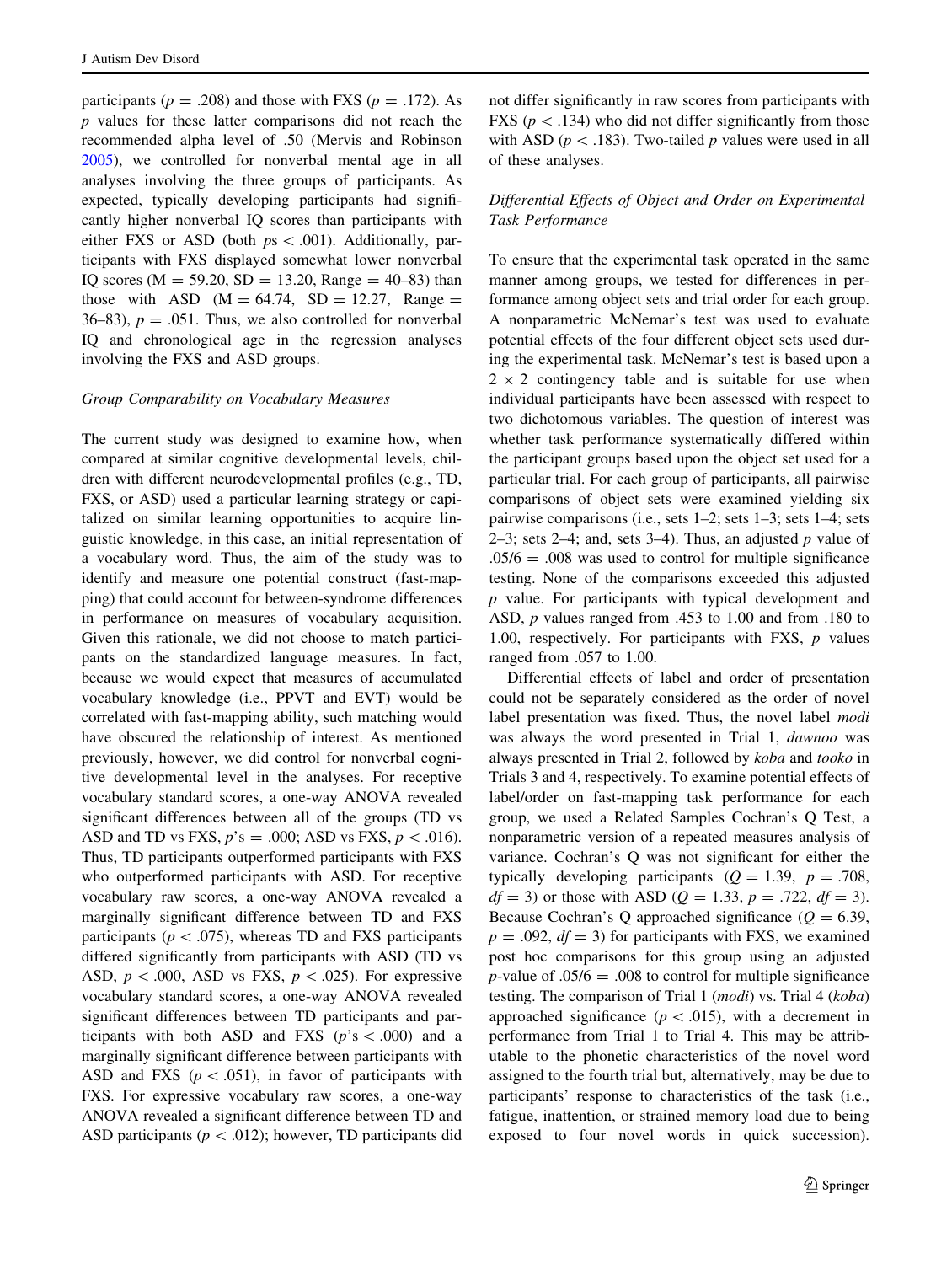Although it is not possible to disentangle label/order effects in the current study, this will be an important area to investigate in future studies of word learning in FXS.

After Controlling for Nonverbal Cognitive Developmental Level, Is There a Difference Between Participants with FXS, ASD, and Typical Development in Word Acquisition as Indexed by Fast-Mapping Task Performance?

This research question was addressed with an ANCOVA using group as the independent factor, nonverbal mental age as the covariate, and raw scores on the fast-mapping task (i.e., number of trials out of four on which the correct object choice was made) as the dependent variable. Results revealed a significant main effect of group,  $F(2,98) = 10.92$ ,  $p$  < .001, partial  $\eta^2 = .182$ , representing a medium effect size. The covariate, nonverbal mental age, also was significant,  $F(1, 98) = 6.50, p < .012$ , partial  $\eta^2 = .062$ , a small effect size. Pairwise comparisons, using one-tailed significance levels, indicated that experimental task performance by typically developing participants was superior to that of participants with either ASD or FXS (all  $ps\lt 0.001$ , one tailed) and that performance by participants with FXS was superior to that of participants with ASD ( $p = .02$ , one tailed). The difference in fast-mapping between participants with FXS and those with ASD was significant even when nonverbal mental age was not entered as a covariate. Covariate-adjusted mean scores for the experimental fastmapping task are displayed in Table 3.

Within Each Diagnostic Group, Is There Evidence That Individual Participants Fast-Mapped the Novel Words?

During the comprehension phase of each fast-mapping trial, participants were offered a dichotomous choice between two novel objects; thus, the probability of selecting the correct object by chance on any given trial

was .5. Across all four trials, participants could achieve a score of 2 ( $np = 4*.5 = 2$ ) by chance alone. Thus, a onesample *t* test was used to compare mean levels of fastmapping task performance for each group to a reference score of 2. On average, performance by all three participant groups exceeded chance levels: typically developing participants,  $t(27) = 11.72$ ,  $p < .001$ , two-tailed,  $d = 2.25$ , a large effect size; participants with FXS,  $t(46) = 5.54$ ,  $p < .001$ , two-tailed,  $d = .81$ , a large effect size; and participants with ASD,  $t(29) = 2.29$ ,  $p = .03$ , two-tailed,  $d = .42$ , a medium effect size.

Although results indicated that participants had fastmapped the novel words at the group level, patterns of individual performance were then examined in an attempt to further understand between-group variability in fastmapping. The number of children within each group that successfully learned all four words was compared using Pearson's Chi square (see Table 3). Results indicated that significantly more typically developing children learned all four words relative to participants with ASD,  $X^2(1) = 7.47$ ,  $p = .006$ ,  $phi = -.37$ , a medium effect size, and participants with FXS,  $X^2(1) = 4.93, p = .026, phi = -.26$ , again a medium effect size. Despite the significant difference in the average number of words learned, participants with FXS and ASD did not differ significantly from one another in the number of individuals achieving perfect word learning performance,  $X^2(1) = .794$ ,  $p = .373$ ,  $phi = .1$ .

Do Memory-Related Task Demands Contribute to Differences in Fast-Mapping Performance?

In the experimental task, participants were exposed to two trials in which the novel label was paired with the first object presented (target first condition) and two trials in which the novel label was paired with the second object presented (target second condition). During target-first trials, therefore, the participant would be required to hold the label-object pairing in mind throughout the presentation

| <b>Table 3</b> Fast-mapping task                                                                                                                                                                                                                                                                                                                                                                                                                                                                           | Participant groups |      |  |  |  |                       |      |
|------------------------------------------------------------------------------------------------------------------------------------------------------------------------------------------------------------------------------------------------------------------------------------------------------------------------------------------------------------------------------------------------------------------------------------------------------------------------------------------------------------|--------------------|------|--|--|--|-----------------------|------|
| performance: adjusted mean<br>scores <sup>a</sup> and unadjusted number<br>Typical development $(n = 27)$<br>ASD $(n = 29)$<br>of correct trials<br>(SE)<br>Mean<br>(SE)<br>Mean<br>.167<br>.162<br>3.47<br>2.40<br>Fast-mapping performance<br>Number of trials correct<br>Frequency $(\% )$<br>Frequency $(\% )$<br>$\Omega$<br>0(0)<br>1(3)<br>0(0)<br>4(14)<br>10(35)<br>2(7)<br><sup>a</sup> Nonverbal mental age<br>3<br>9(31)<br>11(41)<br>evaluated at the mean value:<br>14 (52)<br>5(17)<br>4.18 |                    |      |  |  |  | <b>FXS</b> $(n = 46)$ |      |
|                                                                                                                                                                                                                                                                                                                                                                                                                                                                                                            | Mean               | (SE) |  |  |  |                       |      |
|                                                                                                                                                                                                                                                                                                                                                                                                                                                                                                            |                    |      |  |  |  | 2.76                  | .128 |
|                                                                                                                                                                                                                                                                                                                                                                                                                                                                                                            |                    |      |  |  |  | Frequency $(\%)$      |      |
|                                                                                                                                                                                                                                                                                                                                                                                                                                                                                                            |                    |      |  |  |  | 0(0)                  |      |
|                                                                                                                                                                                                                                                                                                                                                                                                                                                                                                            |                    |      |  |  |  | 2(4)                  |      |
|                                                                                                                                                                                                                                                                                                                                                                                                                                                                                                            |                    |      |  |  |  | 20(44)                |      |
|                                                                                                                                                                                                                                                                                                                                                                                                                                                                                                            |                    |      |  |  |  | 12(26)                |      |
|                                                                                                                                                                                                                                                                                                                                                                                                                                                                                                            |                    |      |  |  |  | 12(26)                |      |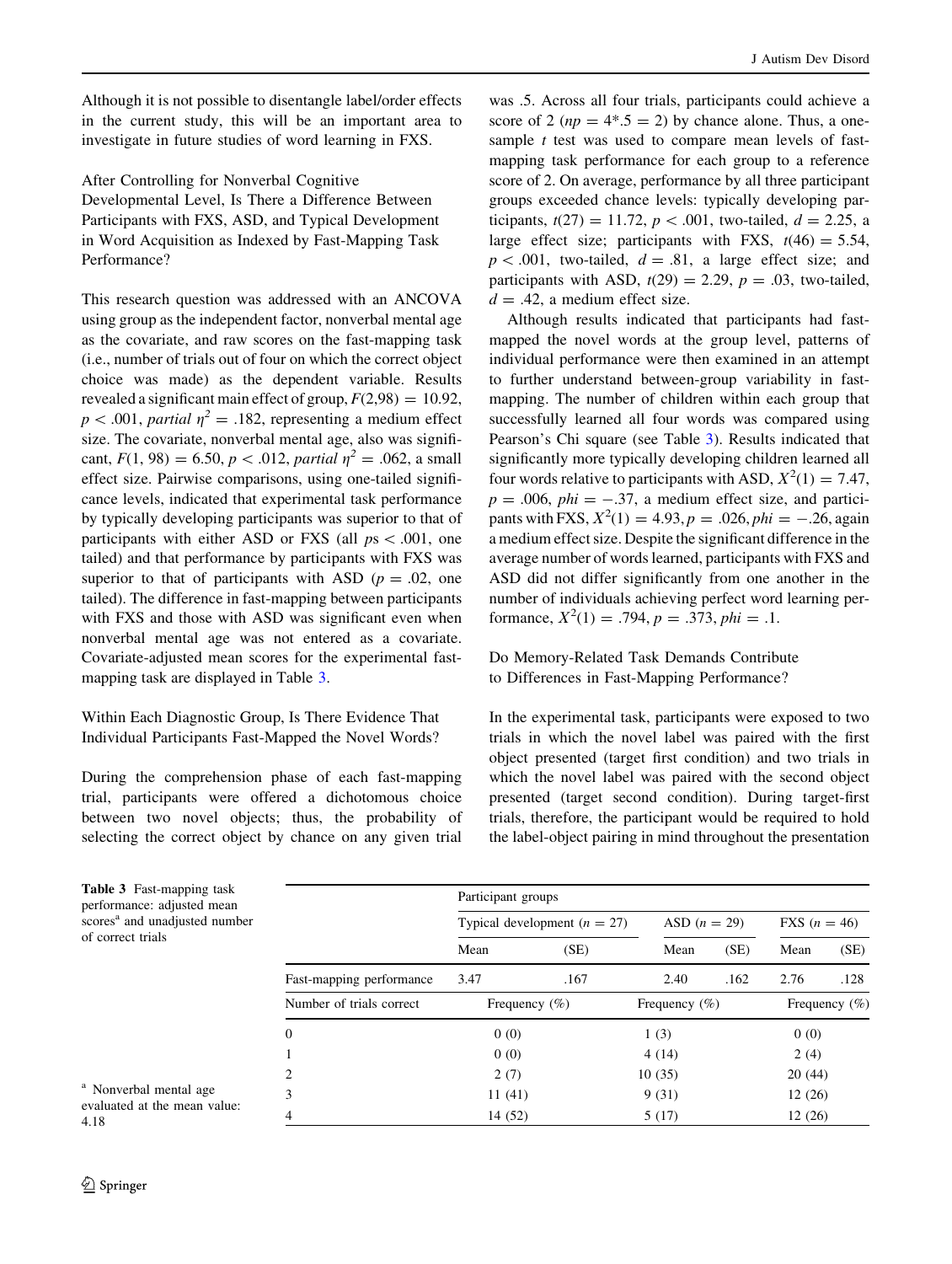of the distracter object until the time that the comprehension probe was administered. Presumably, this situation could place a larger demand on phonological memory and tax a weak phonology–referent association to a greater extent than during target-second trials in which the target object was presented immediately prior to the comprehension probe.

McNemar's test, a nonparametric test suitable for matched-pair samples, was used to evaluate within-group differences in performance on trials during which the target object/novel label pairing was presented either first or second. In this analysis, the dependent variable was ordinal, as it was possible to obtain a score of 0, 1, and 2 for each condition. Scores for the boys with typical development ranged from 1 to 2, whereas scores for participants with FXS or ASD ranged from 0 to 2. Results revealed that significantly more typically developing children were able to learn the novel word on trials on which the labeled object was presented second compared with trials on which the novel word was presented first ( $p < .03$ , one-tailed). There were no significant differences in performance based on target presentation order for boys with ASD or FXS.

# Does Fast-Mapping Performance Relate to Other Markers of Developmental Status?

In order to evaluate the construct validity of the experimental fast-mapping task, we examined concurrent bivariate associations between fast-mapping task performance and other constructs to which novel word learning should be positively related; specifically, chronological age, nonverbal cognition, and vocabulary scores from standardized tests. Positive associations were expected between fastmapping and all of these variables. In addition, autism severity was expected to be negatively correlated with fastmapping scores for boys with FXS or ASD.

For typically developing participants, fast-mapping task performance was significantly related to chronological age,  $r(27) = .48$ ,  $p = .006$ , one-tailed, receptive vocabulary,  $r(27) = .50, p = .006$ , one-tailed, and expressive vocabulary  $r(27) = .41$ ,  $p = .018$ , one-tailed. For participants with FXS, significant bivariate associations were observed between fast-mapping task performance and nonverbal mental age,  $r(46) = .364$ ,  $p = .006$ , one-tailed, receptive vocabulary,  $r(46) = .43$ ,  $p < .001$ , one-tailed, and expressive vocabulary,  $r(45) = .347$ ,  $p = .01$ , one-tailed. Autism severity was not a significant correlate of fastmapping task performance for participants with FXS,  $r(46) = -.10$ ,  $p = .25$ , one-tailed. No significant associations with fast-mapping task performance were observed for participants with ASD, although observed patterns of associations were in the expected direction. These analyses were repeated using growth scores, instead of raw scores, Does Fast-Mapping Performance Account for Unique Variance in Predicting Vocabulary Ability?

This question was addressed using two separate linear regression analyses predicting raw scores for each vocabulary measure within each group. The following variables were entered simultaneously into each analysis: Chronological age, nonverbal IQ, autism severity, and fast-mapping task performance (number correct out of four possible).

For participants with ASD, the overall models predicting receptive vocabulary,  $F(4,22) = 1.85$ ,  $p = .158$ , twotailed, *adjusted* $R^2 = .114$ , and expressive vocabulary,  $F(4,22) = 2.34, p = .088$ , two-tailed, *adjusted* $R^2 = .177$ , failed to reach significance, a result suggested by the lack of significant bivariate associations obtained for this participant group. In this series of analyses, only the contribution of nonverbal cognition trended toward significance, accounting for 13 % ( $p = .063$ , two-tailed) and 22 %  $(p = .018,$  two-tailed) of the variance in receptive and expressive vocabulary, respectively, when entered into the regression along with the other predictors.

For participants with FXS, the overall models for both receptive vocabulary,  $F(4,39) = 20.87$ ,  $p < .001$ , twotailed, *adjusted* $R^2 = .649$ , and expressive vocabulary,  $F(4,39) = 25.26, p < .001$ , two-tailed, *adjustedR*<sup>2</sup> = .698, reached significance. For receptive vocabulary, three variables emerged as significant and unique predictors of vocabulary performance: chronological age,  $t = 7.46$ ,  $p$  < .001, two-tailed, *semipartial*  $r = .674$ , nonverbal IQ,  $t = 5.14, p < .001$ , two tailed, semipartial  $r = .46$ , and fastmapping task performance,  $t = 2.26$ ,  $p = .032$ , two tailed, semipartial  $r = .201$ . The effect sizes for chronological age and nonverbal IQ were moderate, whereas the effect size for fast-mapping performance was small. For the regression predicting expressive vocabulary, only chronological age,  $t = 9.11, p < .001$ , semipartial  $r = .772$ , and nonverbal IQ,  $t = 5.24$ ,  $p < .001$ , semipartial  $r = .45$ , emerged as significant and unique predictors. Again, comparable results were obtained when growth scores for the PPVT-3 and EVT-2 were used as the dependent measures.

### Discussion

In the current study, we addressed the extent of delay in fast-mapping ability in boys with FXS and ASD, the factors that contribute to difficulty with fast-mapping, and the concurrent correlates of fast-mapping ability. Although many studies have examined the process of fast-mapping for other populations of children, no previous study has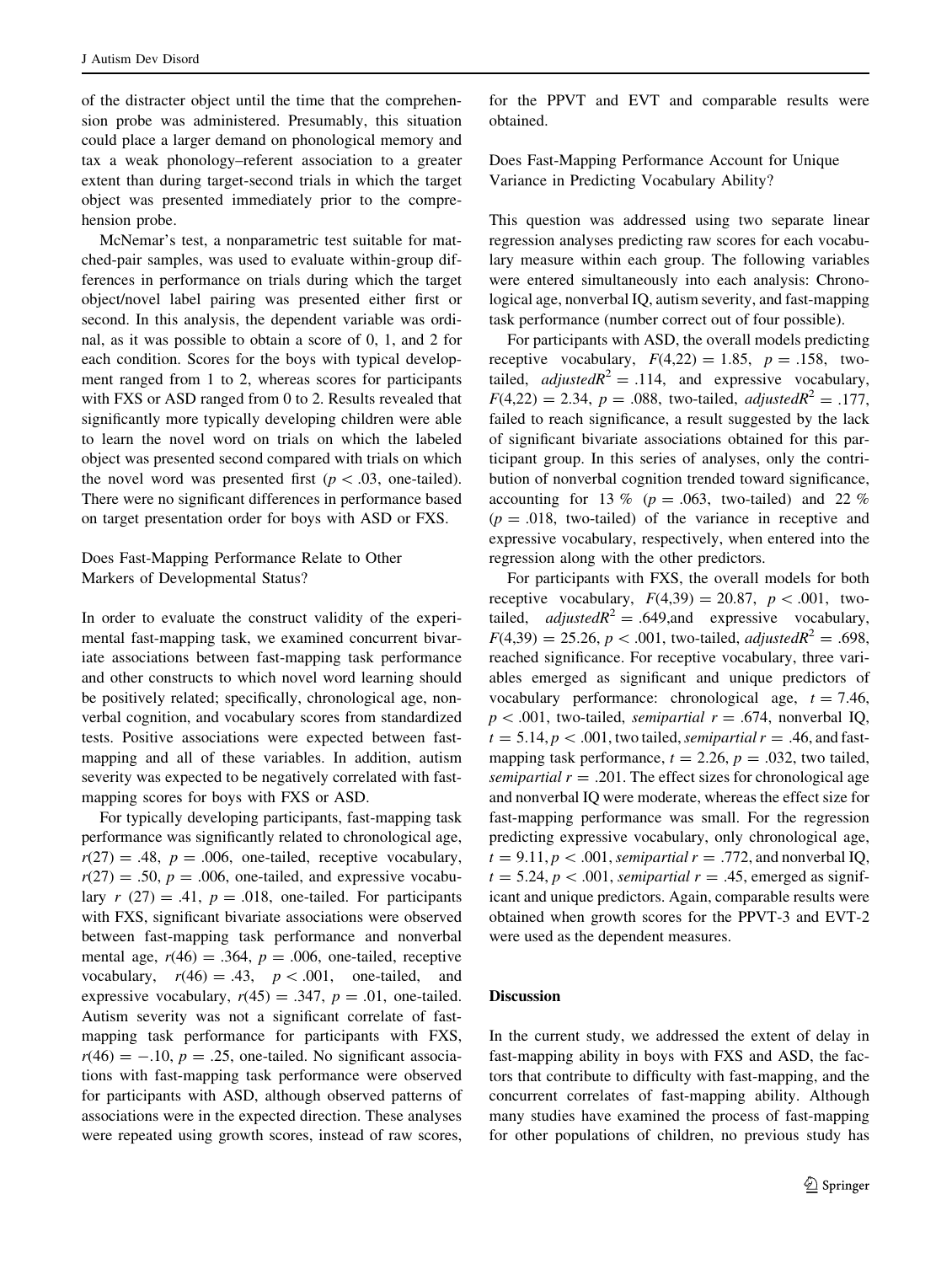examined fast-mapping in boys with FXS. We used an interactive word learning task during which an examiner provided a variety of attention-directing cues to highlight the explicit and unambiguous pairing between a novel label and an object referent. An additional goal of the current study was to establish a baseline level of fast-mapping performance against which future studies could compare word learning in response to more challenging experimental tasks that require participants to utilize subtle, abstract, or complex social and affective cues to disambiguate the speaker's intended referent during the process of acquiring new words.

Participants in the current study were not required to overtly respond to the examiner's cues in any way; these cues were provided simply to scaffold the child's visual attention to the target object during the presentation of the novel label. Thus, although a combination of social and contextual cues supported the establishment of an associative link between label and object, the task did not require that the child understand the linguistic relevance of the cues or to make inferences about the examiner's intended referent. This enabled us to isolate the associative word learning process. It should be noted that the contribution of the examiner to the word learning process in the current experimental paradigm cannot be evaluated, however, due to the absence of a direct comparison to a task in which referential cues from a speaker are totally absent during word learning (e.g., Scofield et al. [2007\)](#page-15-0).

Although the fast-mapping performance of all three groups exceeded chance levels, typically developing participants matched on nonverbal cognition performed better than both groups of boys with neurodevelopmental disorders according to two different performance indices: mean number of correct object selections in response to the forced choice comprehension probes and the number of individuals who learned all four words. These results indicate that the initial process of associative learning—one which supports the development of vocabulary comprehension—is impaired in boys with FXS and boys with ASD relative to typically developing boys, even after controlling for the contribution of nonverbal cognitive level.

The results also revealed evidence of syndrome specificity in that, for boys with FXS, mean levels of fastmapping task performance exceeded that of boys with ASD. This finding is particularly interesting given that boys with ASD had nonverbal cognitive scores that exceeded those of boys with FXS. The finding that boys with FXS had raw and standardized scores for receptive and expressive vocabulary that exceeded those of boys with ASD, who generally had higher nonverbal cognitive developmental levels lends, support to the notion that the process of word acquisition may be less impaired for boys with FXS than for boys with ASD. However, the two groups of boys did not differ in terms of the number of boys who learned all four words; thus, it is important to identify factors that may impact sustained performance on the experimental task. It is noteworthy that approximately half of boys with ASD or FXS performed successfully on two or fewer trials, whereas all but two typically developing boys passed either three or four trials. Moreover, the proportion of boys with typical development who had perfect performance on the fast-mapping task significantly exceeded that of boys with ASD or FXS, who did not differ in this regard. Although the experimental task did not require overt inference-making about the examiner's referential intent, the task did require the child to interact with the examiner (e.g., responding to the examiner's attentional cues, relinquishing the stimulus objects at the conclusion of each presentation phase, responding by pointing to or giving the object during the testing phase). Relative to the typically developing boys, it is possible that these interactive task demands adversely affected the performance of boys with ASD or FXS.

Although not measured directly, the experimental task was structured in a way that allowed us to examine the potential contribution of phonological memory (i.e., the temporary storage and rehearsal of phonological forms; Baddeley [1986](#page-14-0)) to word learning performance. Thus, we expected that performance would be better for those test trials in which the target object was presented immediately prior to comprehension testing. Contrary to our expectation, only the performance of the typically developing boys was influenced by order of object presentation, with significant improvement when the target object was presented second. Thus, it may be that the influence of phonological memory in the boys with FXS was over-shadowed by more severe impairments in other domains, which remain to be identified.

We chose to evaluate fast-mapping ability because it is a construct with theoretical and clinical relevance to later receptive and expressive language ability for typically developing children. Children who are more successful at establishing initial word-object associations should have an advantage in adding new words to their lexicons over time. Thus, for all participants, we expected to observe significant concurrent associations between performance on the experimental task and chronological age and standardized measures of vocabulary. Additionally, we expected correlations between fast-mapping and nonverbal cognition. We also examined concurrent correlations between fast-mapping and autism symptom severity for the boys with ASD and FXS. Finally, we examined which variables might function as unique predictors of receptive and expressive vocabulary performance for boys with FXS or ASD.

For typically developing boys as well as boys with FXS, significant and positive bivariate associations with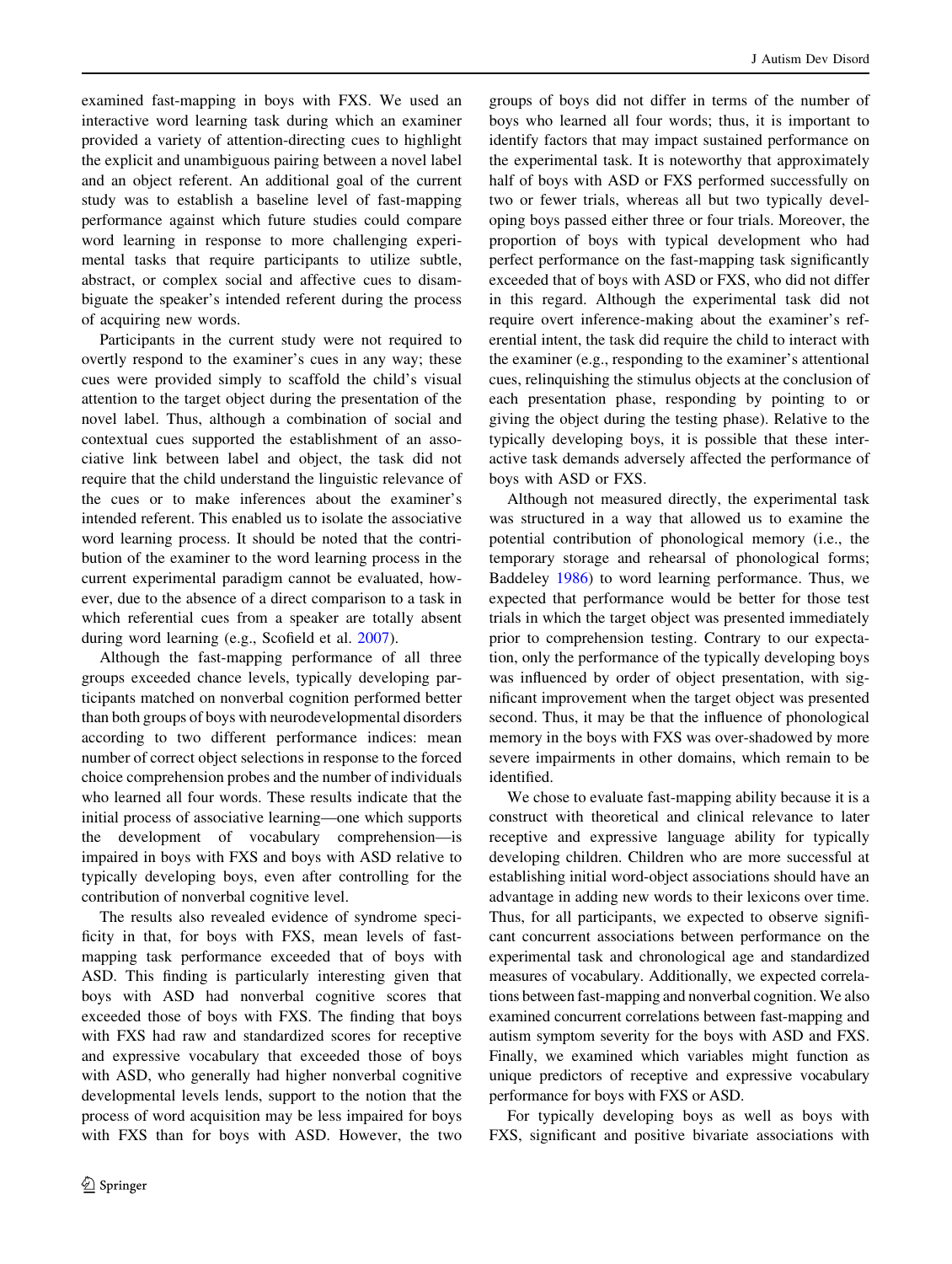fast-mapping task performance were observed for receptive and expressive vocabulary. Fast-mapping performance was significantly correlated with chronological age for typically developing boys and with nonverbal cognition for boys with FXS. For participants with FXS, chronological age, nonverbal IQ, and fast-mapping performance all emerged as significant and unique predictors of receptive vocabulary, whereas chronological age and nonverbal IQ uniquely predicted expressive vocabulary. Although examining longitudinal associations will provide additional insight into these relationships, the current results support the construct validity of the experimental task, at least for typically developing boys and boys with FXS.

### Limitations

The experimental task implemented in the current study represents the simplest case of word-referent mapping in which an associative link is established between a label and an object based upon temporal contiguity alone; that is, the child hears a novel label at the same time a nameless object is within their field of vision. This type of experimental paradigm corresponds, in a stripped down fashion, to the real-life situation in which a caregiver provides a label that follows into the child's focus of attention, presumably limiting the cognitive resources that the child must direct toward disambiguating the adult's intended referent (Tomasello and Todd [1983](#page-15-0)). Studies of language acquisition in typically developing children suggest new words are acquired most efficiently when the parent scaffolds the child's attention to an object while a novel label is provided, even when the child makes no active contribution to the achievement of joint reference (e.g., Adamson et al. [2004\)](#page-13-0). However, it is also known that an experimental paradigm such as the one used in the current study does not accurately reflect what happens in the natural environment where parents often do not label the objects within the child's focus of attention (e.g., Harris et al. [1983\)](#page-14-0) and in which children may have to rely on understanding a variety of cues to infer the speaker's intended referent (Sabbagh and Baldwin [2005\)](#page-15-0). Cross-situational theories of language learning, in particular, posit that children learn new words based upon the statistical probabilities experienced during repeated and consistent exposures to a label-object pairing across different daily activities and routines (e.g., Plunkett et al. [1992;](#page-14-0) Smith and Yu [2008](#page-15-0)). Clearly, the task administered in the current study did not delve into the word learning process in terms of specifying the extent of previous exposure needed to support word learning, the stability and retention of the word-object mappings, or the ability of the participants to make use of social and affective cues indicative of referential intent.

upon the time course of word presentation, this study was not designed to evaluate real time changes in direction of gaze. Thus, it is not possible to determine whether the phonological characteristics of the nonsense words influenced performance on the fast-mapping task. We did, however, intentionally construct the nonsense labels using earlier developing consonant phonemes (m, b, t, d, k) with the intent of minimizing differential effects on performance that might be attributed to the use of phonemes that might not be present in the participants' speech repertoires. Furthermore, with only one trial for each novel object, we are unable to systematically examine phonological characteristics of the novel labels. It must be acknowledged that what the participants learned as a result of exposure to the experimental task was a temporary and fragile link between one label and one

Unlike a looking-time study in which it is possible to examine how patterns of visual attention change based

object presented in a single context. According to Carey [\(2010](#page-14-0)), the initial process of fast-mapping provides the child with a partial interpretation of the novel word based upon both the linguistic context and the child's representation of the nonlinguistic context. Fast-mapping is then followed by an extended process (sometimes termed ''slow mapping'') during which the child continues to consolidate the full meaning of the novel label.

The fast-mapping task utilized in the current study had several limitations. The task did not include a test of production in which the child's ability to generate the novel label could have been evaluated. Including only four trials on the fast-mapping task limited our ability to truly understand within-individual differences in word learning and limited our power to detect group differences. In addition, a lack of control trials in which the participant selected familiar objects limited our ability to evaluate participant compliance with task demands. Finally, use of generalization trials, in which the child selects another exemplar of the novel object in response to the novel label, would have provided a more stringent test of word learning. These limitations, however, reflected our desire to limit the duration of the experimental task and enable us to maintain the engagement of children in the developmental ranges of the populations of interest.

An additional limitation is the existence of potentially important predictors that were not included or measured in the current study, such as phonological memory. Although the initial fast-mapping process may be intact for individuals with cognitive delays, the process of retaining labelobject associations over time is likely to be impaired (Wilkinson [2007](#page-15-0)), suggesting problems with working memory or consolidation and retrieval from long term storage. Studies of typically developing word learners have provided insights into the kinds of adult pragmatic and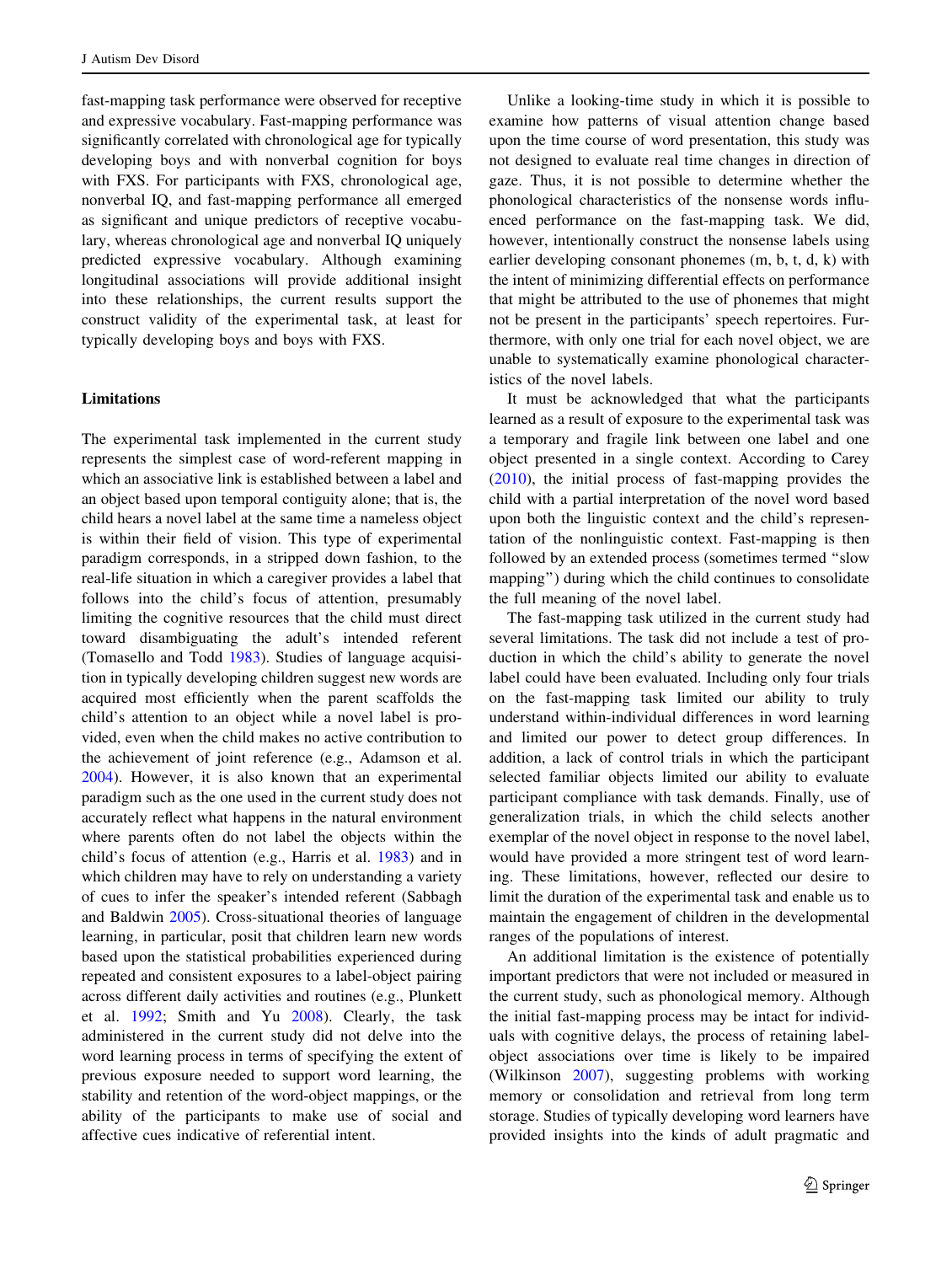<span id="page-13-0"></span>attentional cues necessary to support stable vocabulary acquisition in young children (Booth et al. [2008](#page-14-0); Horst and Samuelson [2008](#page-14-0)). Measuring these types of variables might have informed the results and added important information to the description of the behavioral phenotypes of ASD and FXS. Finally, the current study reported only concurrent associations. Longitudinal data would allow a more rigorous examination of the contribution of fastmapping to vocabulary learning.

### Future Directions

The current study represents an initial inquiry into the process of word learning for boys with FXS or ASD. Future studies should pursue this line of research by focusing on the identification and measurement of specific cognitive skills that may impact the ability to learn new words early in development. One potential explanation for the differential task performance of boys with FXS in the current study relative to cognitive ability-matched boys with typical development or ASD is that factors other than nonverbal cognitive ability, such as attention and memory, affected word learning performance for this group of participants.

Males with FXS are known to display severe deficits in attention that are reflected at both the behavioral (Cornish et al. [2004;](#page-14-0) Scerif et al. [2012](#page-15-0)) and physiological (Van der Molen et al. [2012\)](#page-15-0) level. Thus, boys with FXS can be expected to have particular difficulty with tasks demanding high levels of attention and the need for active planning, manipulation or organization of items in working memory (Pierpont et al. [2011](#page-15-0)).

Cornish et al. [\(2004](#page-14-0)) attribute behavioral characteristics such as inattention, hyperactivity and impulsivity to a core inability of males with FXS to modulate arousal. ERP studies of neural activity in males with FXS may shed light on the ways in which these individuals process auditory information. For example, Castrén et al. ([2003\)](#page-14-0) compared auditory N1 responses of school aged boys with FXS to age-matched controls and found increased amplitude and decreased habituation of this component; a finding interpreted as indicating abnormal stimulus processing in the auditory cortex. Similarly, Scerif et al. ([2012\)](#page-15-0) found that males with FXS attended less well than mental-age matched typically developing boys, experienced greater difficulties with auditory compared to visual stimuli, and did not benefit from multimodal information, which is the type of information that must be processed in the initial fastmapping process.

In a recent examination of event-related cortical activity in response to both auditory and visual stimuli, Van der Molen et al. ([2012\)](#page-15-0) found both modalities to be affected in

males with FXS, with more behavioral errors in response to auditory than visual stimuli. It is not yet known if a deficit in processing social and referential cues contributes to the language problems of males with FXS or if these problems can be accounted for by other aspects of the cognitive phenotype (e.g., phonological and verbal working memory; Pierpont et al. [2011](#page-15-0)). Thus, consideration of the contributions of attention, working memory, fast-mapping performance, and other cognitive skills in future studies would allow researchers to develop a more nuanced model of word learning in young boys with FXS. Continued investigation of the processes by which language is acquired in males with FXS has the potential to inform behavioral and pharmacological treatments with the goal of assisting these individuals to respond more successfully and consistently to language learning opportunities.

Acknowledgments This research was supported in part by NIH grant R01 HD054764. We would like to convey our sincere thanks to the parents and children who participated in this study at both the Waisman Center, University of Wisconsin-Madison and the MIND Institute, University of California-Davis. We also appreciate the efforts of the following individuals who contributed to the collection of data reported in this manuscript: Eileen Haebig, Claire Hauser, Sara Lifson, Ashley Oakes, David Benjamin, Susan Harris, Beth Goodlin-Jones, and Cecilia Compton. The research reported in this manuscript was supported by a grant from the Eunice Kennedy Schriver National Institutes of Child Health and Human Development R01 HD 054764 (Leonard Abbeduto, PI).

### References

- Abbeduto, L., Brady, N., & Kover, S. (2007). Language development and fragile X Syndrome: Profiles, syndrome-specificity, and within-syndrome differences. Mental Retardation and Developmental Disabilities Research Reviews, 13, 36–46.
- Abbeduto, L., Kover, S. T., & McDuffie, A. (2012). Studying the language development of children with intellectual disabilities. In Erika. Hoff (Ed.), Guide to research methods in child language: A practical guide (pp. 330–346). Malden, MA: Wiley.
- Abbeduto, L., Murphy, M., Kover, S., Giles, N., Karadottir, S., Amman, A., et al. (2008). Signaling noncomprehension of language: A comparison of fragile X syndrome and Down syndrome. American Journal on Mental Retardation, 113, 214–230.
- Abbeduto, L., Murphy, M., Richmond, E., Amman, A., Beth, P., Weissman, M., et al. (2006). Collaboration in referential communication: Comparison of youth with Down syndrome or fragile X syndrome. American Journal on Mental Retardation, 111, 170–183.
- Abbeduto, L., Pavetto, M., Kesin, E., Weissman, M. D., Karadottir, S., O'Brien, A., et al. (2001). The linguistic and cognitive profile of Down syndrome: Evidence from a comparison with fragile X syndrome. Down Syndrome: Research and Practice, 7, 9–15.
- Adamson, L., Bakeman, R., & Deckner, D. (2004). The development of symbol-infused joint engagement. Child Development, 75, 1171–1187.
- Akhtar, N., Carpenter, M., & Tomasello, M. (1996). The role of discourse novelty in early word learning. Child Development, 67, 635–645.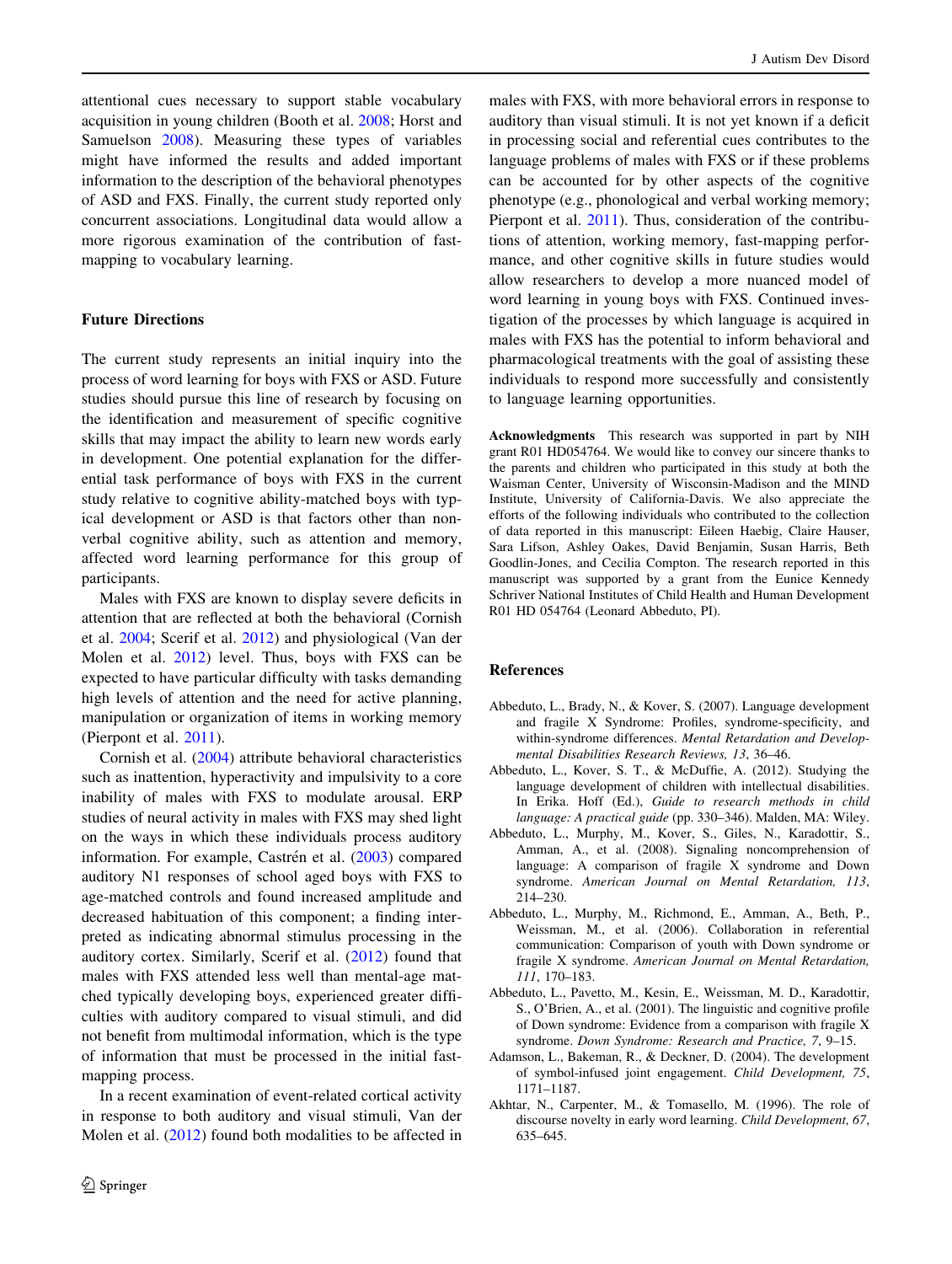- <span id="page-14-0"></span>Allen, C. W., Silove, N. N., Williams, K. K., & Hutchins, P. P. (2007). Validity of the social communication questionnaire in assessing risk of autism in preschool children with developmental problems. Journal of Autism and Developmental Disorders, 37, 1272–1278.
- Baddeley, A. (1986). Working memory. Oxford: Oxford University Press.
- Bailey, D., Hatton, D., Mesibov, G., Ament, N., & Skinner, M. (2000). Early development, temperament, and functional impairment in autism and fragile X syndrome. Journal of Autism and Developmental Disorders, 30, 49–59.
- Bailey, D., Hatton, D., Skinner, M., & Mesibov, G. (2001). Autistic behavior, FMR1 protein, and developmental trajectories in young males with fragile X syndrome. Journal of Autism and Developmental Disorders, 31(2), 165–174.
- Baldwin, D. (1993). Infant's ability to consult the speaker for clues to word reference. Journal of Child Language, 2, 395–418.
- Baldwin, D. (1995). Understanding the link between joint attention and language. In C. Moore & P. Dunham (Eds.), Joint attention: Its origins and role in development (pp. 131–158). Hillsdale, NJ: Erlbaum.
- Baron-Cohen, S., Baldwin, D., & Crowson, M. (1997). Do children with autism use the speaker's direction of gaze strategy to crack the code of language? Child Development, 68, 48–57.
- Bates, E., Bretherton, I., & Snyder, L. (1988). From first words to grammar: Individual differences and dissociable mechanisms. New York: Cambridge University Press.
- Bates, E., Dale, P., & Thal, D. (1995). Individual differences and their implications for theories of language development (pp. 96–151). In P. Fletcher & B. MacWhinney (Eds.), The handbook of child language. Cambridge, MA: Blackwell.
- Bates, E., & Goodman, J. (1997). On the inseparability of grammar and the lexicon: Evidence from acquisition, aphasia, and real-time processing. Language and Cognitive Processes, 12, 507–584.
- Bates, E., & Goodman, J. (1999). On the emergence of grammar from the lexicon. In B. MacWhinney (Ed.), The emergence of language (pp. 29–79). Mahwah, NJ: Erlbaum.
- Bishop, S., Guthrie, W., Coffing, M., & Lord, C. (2011). Convergent validity of the Mullen Scales of Early Learning and the Differential Abilities Scales for children with autism spectrum disorders. American Journal of Intellectual and Developmental Disabilities, 116, 331–343.
- Booth, A., McGregor, K., & Rohlfing, K. (2008). Socio-pragmatics and attention: Contributions to gesturally guided word learning in toddlers. Language Learning and Development, 4, 179–202.
- Brown, W. T., Friedman, E., Jenkins, E. C., Brooks, J., Wisniewski, K., Raguthu, S., et al. (1982). Association of fragile X with autism. Lancet, 1, 100.
- Carey, S. (2010). Beyond fast mapping. Language Learning and Development, 6(3), 184–205.
- Carey, S., & Bartlett, E. (1978). Acquiring a single new word. Papers and Reports on Child Language Development, 15, 17–29.
- Carrow-Woolfolk, E. (1985). Test for auditory comprehension of language. DLM Teaching Resources.
- Carrow-Woolfolk, E. (1999). Comprehensive assessment of spoken language. Circle Pines, MN: American Guidance Service.
- Castrén, M., Pääkkönen, A., Tarkka, I., Ryynänen, M., & Partanen, J. (2003). Augmentation of auditory N1 in children with fragile X syndrome. *Brain Topography*, 15(3), 165–171.
- Chapman, R. (2006). Language learning in Down syndrome: The speech and language profile compared to adolescents with cognitive impairment of unknown origin. Down Syndrome Research and Practice, 10(2), 61–66.
- Cornish, K., Sudhalter, V., & Turk, J. (2004). Attention and language in fragile X. Mental Retardation and Developmental Disabilities Research Reviews, 10, 11–16.
- Corsello, C., Hus, V., Pickles, A., Risi, S., Cook, E., Leventhal, B., et al. (2007). Between a ROC and a hard place: Decision making and making decisions about using the SCQ. Journal of Child Psychology and Psychiatry, 48, 932–940.
- Demark, J., Feldman, M., & Holden, J. (2003). Behavioral relationship between autism and fragile X syndrome. American Journal on Mental Retardation, 108, 314–326.
- Dunn, L., & Dunn, L. (2007). Peabody Picture Vocabulary Test (4th ed.). Circle Pines, MN: American Guidance Service.
- Feinstein, C., & Reiss, A. L. (1998). Autism: The point of view from fragile X studies. Journal of Autism and Developmental Disorders, 28, 393–405.
- Fenson, L., Dale, P., Reznick, J., Bates, E., Thal, D., & Pethick, S. (1994).Variability in early communicative development. Monographs of the Society for Research in Child Development, 59 (5, Serial No. 242).
- Fernandez-Carvajal, I., Walichiewicz, P., Xiaosen, X., Pan, R., Hagerman, P., & Tassone, F. (2009). Screening for expanded alleles of the FMR1 gene in blood spots from newborn males in a Spanish population. Journal of Molecular Diagnosis, 11, 324–329.
- Finestack, L. H., & Abbeduto, L. (2010). Expressive language profiles of verbally expressive adolescents and young adults with Down syndrome or fragile X syndrome. Journal of Speech, Language, and Hearing Research, 53, 1334–1348.
- Gliga, T., Elsabbagh, M., Hudry, K., Charman, T., Johnson, M. H., & The BASIS Team. (2012). Gaze following, gaze reading, and word learning in children at risk for autism. Child Development, 83, 926–938.
- Gotham, K., Pickles, A., & Lord, C. (2009). Standardizing ADOS scores for a measure of severity in autism spectrum disorders. Journal of Autism and Developmental Disorders, 39, 693–705.
- Hagerman, P. (2008). The fragile X prevalence paradox. Journal of Medical Genetics, 45, 498–499.
- Hagerman, R. J., & Lampe, M. E. (1999). Fragile X syndrome. In S. Goldstein, C. R. Reynolds, S. Goldstein, & C. R. Reynolds (Eds.), Handbook of neurodevelopmental and genetic disorders in children (pp. 298–316). New York, NY: Guilford Press.
- Hall, S., Lightbody, A., Hirt, M., Rezvani, A., & Reiss, A. (2010). Autism in fragile X syndrome: A category mistake? Journal of the American Academy of Child and Adolescent Psychiatry, 49, 921–933.
- Harris, M., Jones, D., & Grant, J. (1983). The nonverbal context of mothers' speech to infants. First Language, 4(10), 21–30.
- Hessl, D., Nguyen, D., Green, C., Chavez, A., Tassone, F., Hagerman, R., et al. (2009). A solution to limitations of cognitive testing in children with intellectual disabilities: The case of fragile X syndrome. Journal of Neurodevelopmental Disorders, 1, 33–45.
- Hollich, G., Hirsh-Pasek, K., & Golinkoff, R. (2000). Breaking the language barrier: An emergentist coalition model for the origins of word learning. Monographs of the Society for Research in Child Development, 65 (3, Serial No. 262).
- Horst, J. S., & Samuelson, L. K. (2008). Fast mapping but poor retention by 24-month-old infants. Infancy, 13, 128–157.
- Kover, S. T., & Abbeduto, L. (2010). Expressive language in male adolescents with fragile X syndrome with and without comorbid autism. Journal of Intellectual Disability Research, 54, 246–265.
- Kover, S., McDuffie, A., Abbeduto, L., & Brown, W. T. (2012). Effects of sampling context on spontaneous expressive language in males with fragile X syndrome or Down syndrome. Journal of Speech, Language, and Hearing Research, 55, 1022–1058.
- Lewis, P., Abbeduto, L., Murphy, M., Richmond, E., Giles, N., Bruno, L., et al. (2006). Cognitive, language and social-cognitive skills of individuals with fragile X syndrome with and without autism. Journal of Intellectual Disability Research, 50, 532–545.
- Lord, C., Rutter, M., DiLavore, P., & Risi, S. (1999). The autism diagnostic observation schedule. Los Angeles, CA: Western Psychological Services.